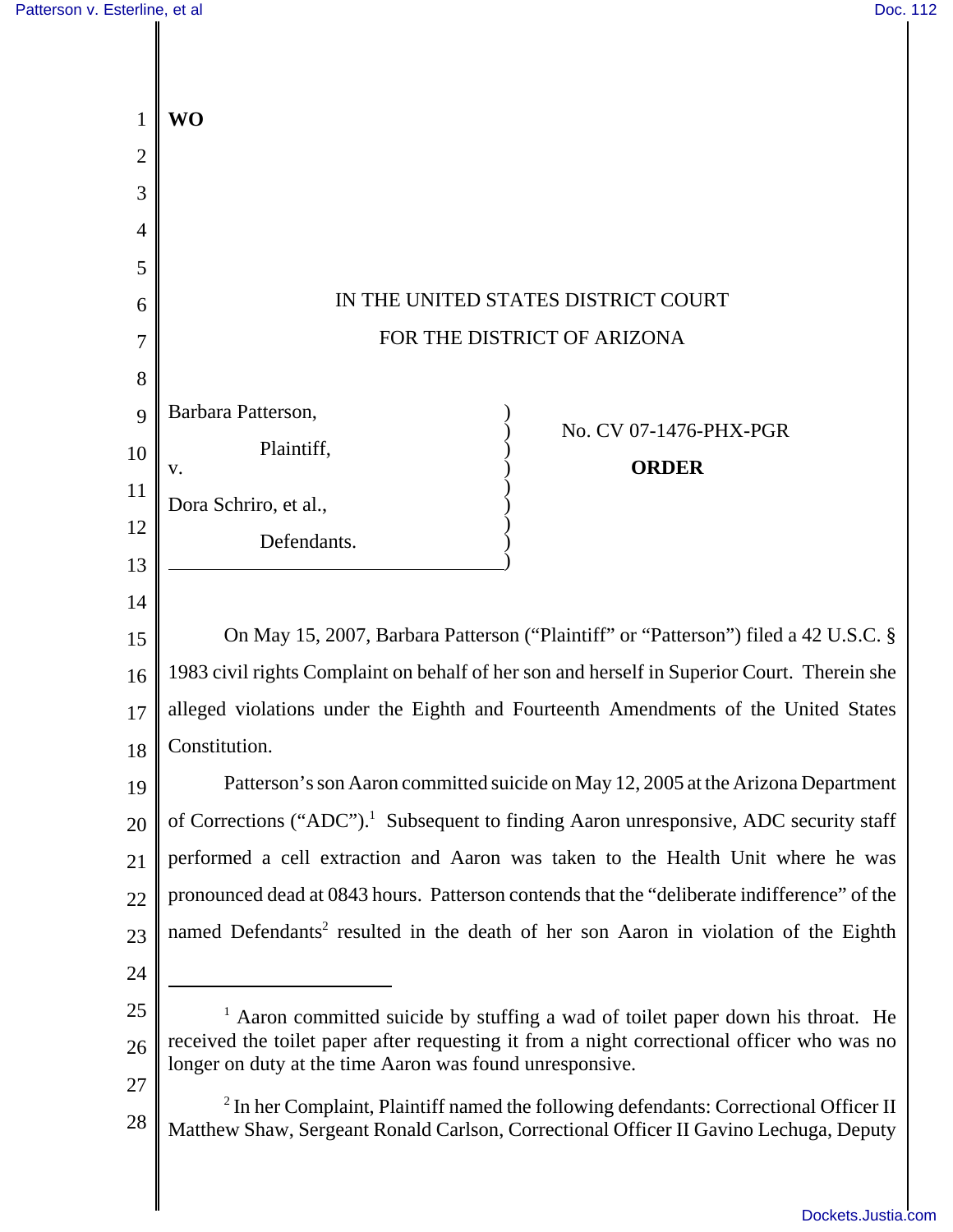Amendment. She further asserts that the Defendants' conduct "shocks the conscience" in violation of Aaron's substantive due process rights under the Fourteenth Amendment. Finally, Plaintiff alleges substantive due process claims against the Defendants under the Fourteenth Amendment on her own behalf based on the loss of the life of her child and for the continued loss of her child's association.

6 7 8 9 10 11 12 13 The Defendants filed a "Notice of Removal" pursuant to 28 U.S.C. §1441 to remove the case from state court and bring it before the federal court.<sup>3</sup> Specifically, 28 U.S.C. §1331, provides that district courts have original jurisdiction over all civil actions arising under the Constitution and laws of the United States. See also City of Chicago v. International College of Surgeons, 522 U.S. 156 (1997). Plaintiff's claims of Eighth and Fourteenth Amendment violations clearly fall within the jurisdictional parameters of 28 U.S.C. §1331. Accordingly, original jurisdiction in federal court is proper. On August 2, 2007, this case was properly removed to the United States District Court for the District of Arizona.

14 15 16 17 After removal, Licensed Practicing Nurse Jesus Gutierrez filed his pending motion for summary judgment on all charges filed against him by Plaintiff. (Doc. 71.) Thereafter, Correctional Officers Matthew Shaw and Gavino Lechuga, as well as Sergeants John McClaine and Ronald Carlson together filed a separate motion for summary judgment on all

18

1

2

3

4

5

24

3 Section 1441, 28 U.S.C. provides in relevant part:

<sup>19</sup> 20 21 22 23 Warden Johnny Tucker, Sergeant McClaine, Psychology Associate Jeanie Cooper, Director of the Arizona Department of Corrections Dora Schriro, Licensed Practicing Nurse Jesus Gutierrez, Licensed Practicing Nurse Maroni, Correctional Officer Betty Esterline, and Correctional Officer Bryant Millwee. The Defendants remaining in this case are Officers Matthew Shaw and Gavino Lechuga, Sergeants John McClaine and Ronald Carlson, Nurse Jesus Gutierrez, and Psychology Associate Jeanie Cooper. Cooper's motion for summary judgment will be addressed in a separate order. All Defendants addressed in this Order are referred to collectively throughout as "Defendants."

<sup>25</sup> 26 27 (a) Except as otherwise expressly provided by Act of Congress, any civil action brought in a State court of which the district courts of the United States have original jurisdiction, may be removed by the defendant or the defendants, to the district court of the United States for the district and division embracing the place where such action is pending.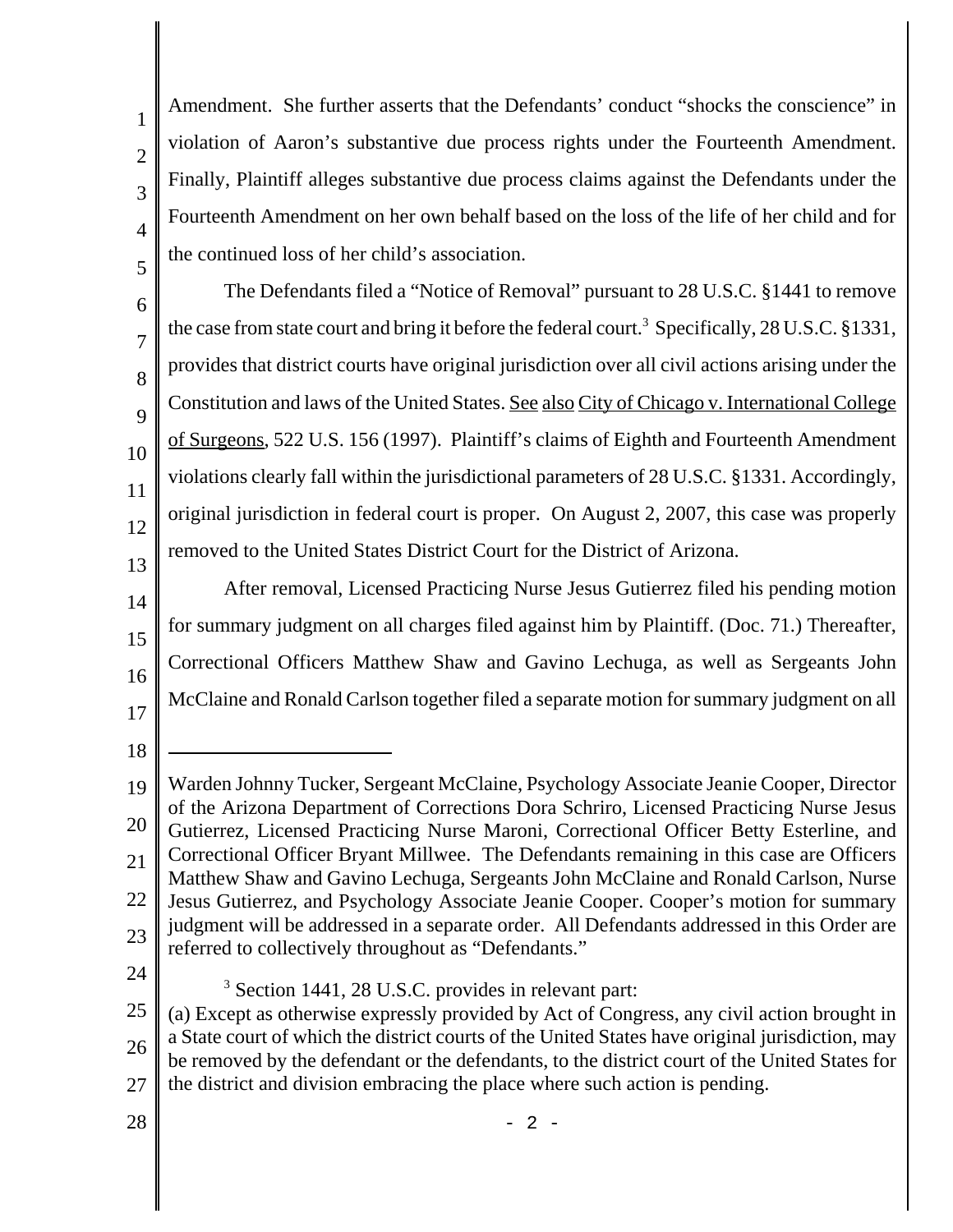charges filed against them by Plaintiff (Doc. 72.) The Court will address both of the motions as follows.

## I. Factual Background<sup>4</sup>

Aaron's Mental Health History Prior to and During his Stay at ADC

5 6 7 8 9 10 11 12 On June 8, 2001, Aaron stabbed his stepfather Troy Steven Longley to death at his residence in Bisbee, Arizona. On September 19, 2002, Aaron pled guilty to manslaughter in Cochise County, Superior Court. Aaron also plead guilty to first-degree burglary. He was sentenced to a term of four (4) years imprisonment at the ADC on Count I (manslaughter) and seven (7) years intensive probation to begin immediately upon release from ADC on Count II (first degree burglary). On October 3, 2002, Aaron was transferred from Cochise County to the Arizona State Prison Complex, Phoenix, Alhambra Unit for processing into the Arizona prison system.

13 14 15 16 The ADC administered a routine battery of tests designed to provide a reference point to evaluate Aaron's medical and mental health needs as well as Institutional and Public risk factors for appropriate placement within the prison population. Aaron provided a substantial amount of information related to his medical and mental health history.<sup>5</sup> Based on the

17

1

2

3

4

- 18
- 19

20

21 22 23 24 25 26 27 <sup>5</sup> Aaron denied the following: ever being admitted to a psychiatric hospital; seeing a psychiatrist or other mental health professional; taking medication for emotional problems, mental illness or nerves; having serious head injury; experiencing auditory or visual hallucinations; experiencing perceptions of thought insertion, broadcasting, or mind control; experiencing beliefs of paranoia; experiencing any episodes of mania (when not using drugs or alcohol); ever having attempted suicide; being a victim of sexual or physical abuse; having a history of violent or aggressive behavior; having a history of emotional problems while previously being in jail or incarcerated; any current suicidal ideation; or having any serious episodes of depression while admitting to the heavy use of marijuana and alcohol since the age of thirteen (13).

28

- 3 -

<sup>&</sup>lt;sup>4</sup>The following facts are ascertained directly from the parties' statements of facts and corresponding exhibits.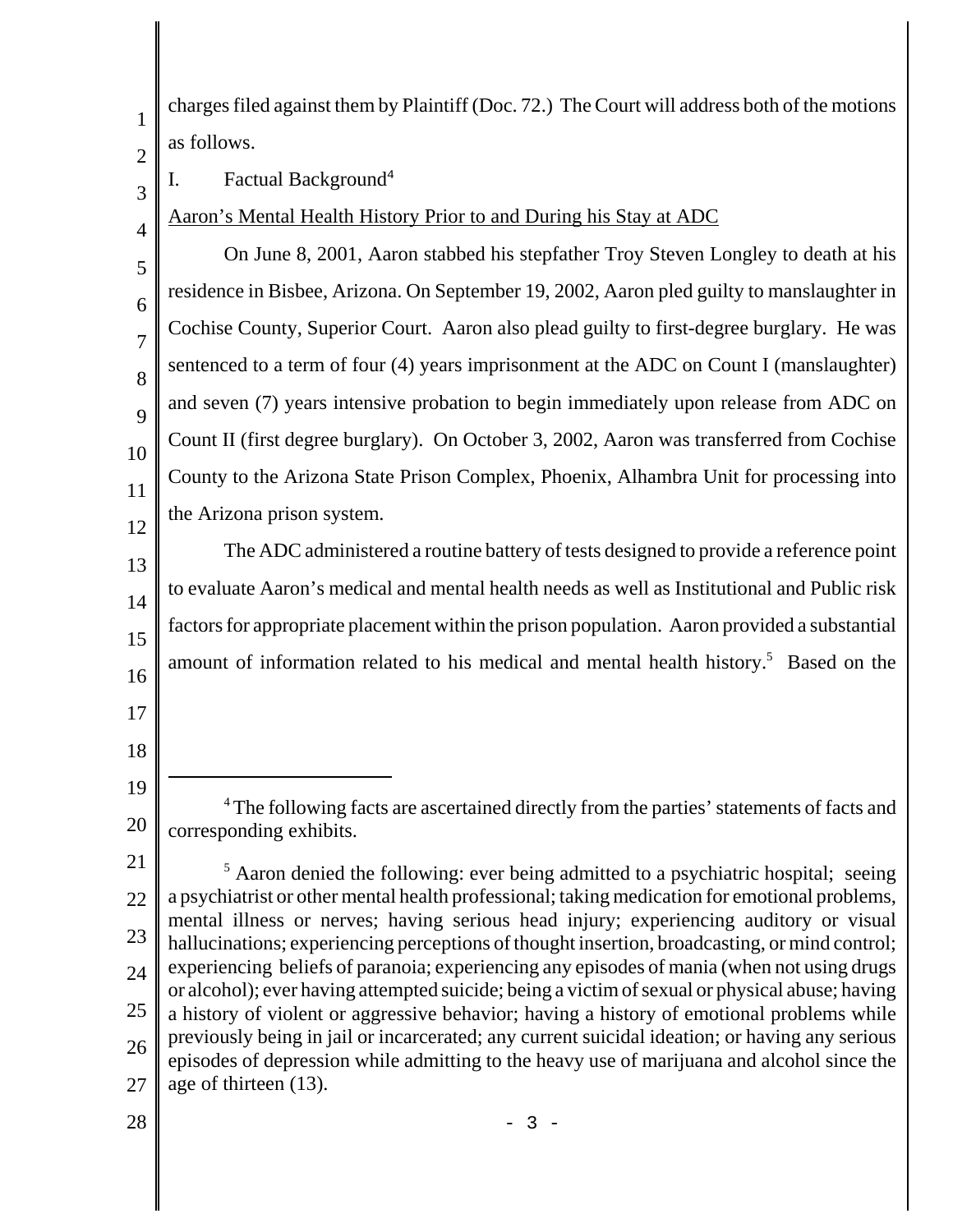information provided, Aaron was assigned a mental health score of 1.<sup>6</sup> On October 3, 2002, Aaron executed a mail waiver and stated that he wanted *no one* notified in the event he sustained a serious illness, accident, or death.

On October 9, 2002 Aaron completed his initial inmate intake process and was transferred from Alhambra processing facility to the Arizona State Prison Complex in Tucson. Aaron was placed in general population. Psychologist Brautigam assessed Aaron with "major depression."

8 9 10 11 12 13 14 15 16 17 18 On December 3, 2002, Aaron provided a significantly different history of mental health than he had provided upon intake. Aaron revealed a history of depression and having been in and out of a mental health center while taking the medication Paxil. Aaron also revealed a suicide attempt in 1997 or 1998, at which time he cut his arm while in a drug rehabilitation center. He stated that both his mother and father have a history of psychiatric illness. Aaron conveyed that he began using drugs at age nine.<sup>7</sup> An "Institutional Need Consultation Referral" was ordered for reclassification and a response was prepared by Dr. Taylor. He recommended that Aaron's mental health score be raised and he be assigned to a mental health unit. Aaron was transferred and he consented to the administration of psychotropic medication. He was then placed on his first 10 minute suicide watch. Thereafter, Aaron was placed on and off suicide and mental health watch<sup>8</sup> until his suicide

19

20

21

1

2

3

4

5

6

7

22 23

<sup>&</sup>lt;sup>6</sup> A Mental Health Care Needs Scoring Criteria of 1 means that the inmate does not require placement in an institution that has regular psychological and psychiatric staffing and services. This occurs when the inmate has *no known history of mental health problems or treatment*.

 $<sup>7</sup>$  The drugs he admitted to using were: marijuana, alcohol, sniff glue, paint, gas,</sup> cocaine, crack, methamphetamines, LSD, mushrooms, PCP.

<sup>24</sup> 25 26 27 <sup>8</sup> Suicide and mental health watches are ordered by the psychology staff when there is a possibility of an inmate hurting himself. The watches require security staff to monitor the inmate by checking on him every 10 or 30 minutes, respectively, to ensure that he is alive. Security is also responsible to keep track of the inmate's behavior in an observation log. An inmate on a mental health watch is placed in a holding cell and any item of clothing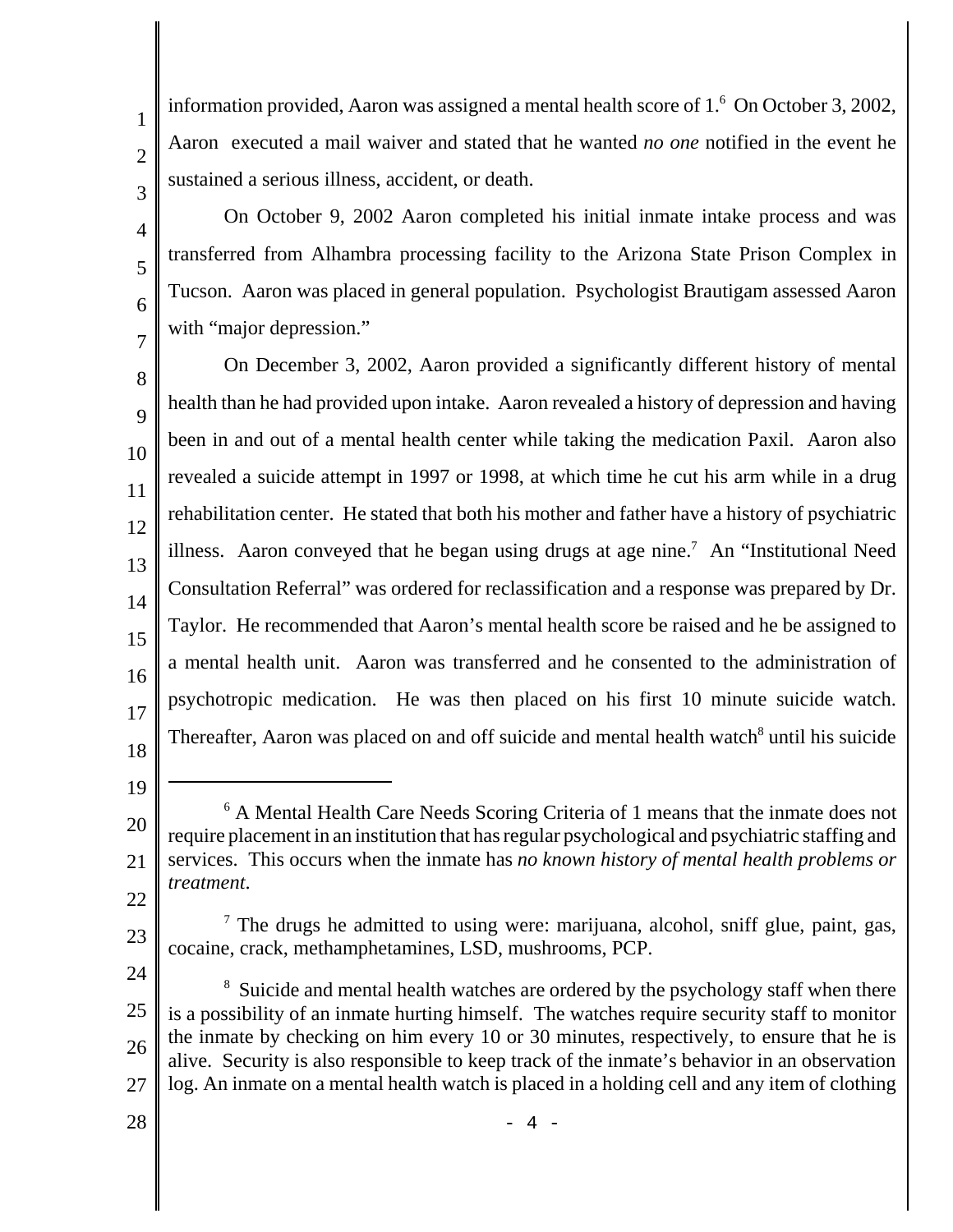on May 12, 2005.

1

2

3

4

5

On January 2, 2003, Aaron grabbed the crotch of a female correctional officer which resulted in Aaron being charged with assaulting staff. He was disciplined therefor. While in the holding cell, Aaron took his sheet and tied it to the "cage" to form a noose. Aaron was found by security staff standing with a sheet knotted around his neck.

6 7 8 9 10 11 12 13 14 Aaron was taken for crisis contact. He denied suicidal intent and admitted that he had not taken his medication for two days because he didn't think he needed it. He believed that people constantly picked on him. He admitted that when he thought about killing people, it made him feel better. Aaron then cried when he was told he was being put on suicide watch. He became aggravated and verbally abusive to the psychology associate. He also became belligerent and reported to Dr. Kaz that he didn't know if he intended to kill himself. Later that afternoon, Dr. Kaz again met with Aaron. Dr. Kaz advised members of security that if necessary, they should remove Aaron's clothing for security purposes. Suicide watch was continued.

15 16 17 18 19 20 Throughout January, the record reflects that Aaron had poor coping skills. He admitted to having used the knotted sheet in autoerotic strangulation/asphyxiation and he was found guilty of sexual assault on another staff member on January 16, 2003. Staff noted his behavior as manipulative with sexual innuendos and expressions. Staff further noted that while on suicide watch, Aaron was most frequently observed sleeping or resting quietly without acknowledging the staff during observations.

21 22 23 On January 21, 2003, Dr. Kaz discussed with Aaron that he was being moved to SMU-II Mental Health Unit. Aaron was amenable to that move. Dr. Kaz again noted that Aaron had poor coping skills and that he needed regular "psych" follow up. Dr. Kaz

24

- 5 -

<sup>25</sup> 26 27 or personal property that could be used by the inmate to harm himself is confiscated pursuant to psychology staff orders. Security staff is not authorized to make any independent determination as to what an inmate on mental health watch is allowed to possess. The observation log contains a code with lower-case letters representing various behaviors that has commonly exhibited.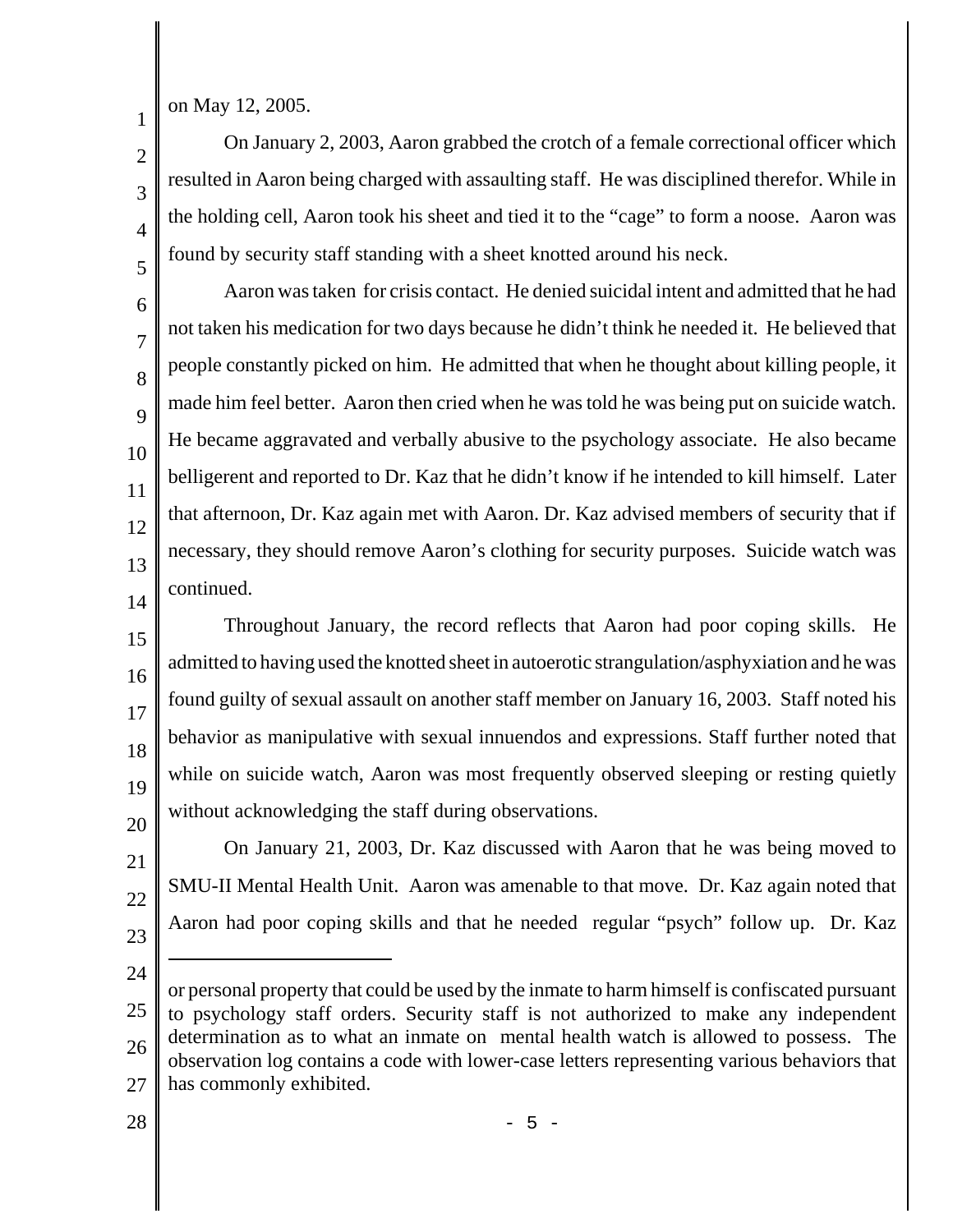removed Aaron from suicide watch and placed him on 30 minute mental health watch. Aaron remained on 30 minute mental health watch until January 30, 2003. At that time, he told security staff that he was going to kill himself and that his mother told him he would kill himself. He also stated that the devil was coming and that in his dreams, his parents are dead. Aaron also kicked the door into Dr. Kaz. The assessment was major depression, psychosis, and violent behavior. He was placed on 10 minute suicide watch.

Throughout February, records indicate that he spent much of his time on suicide and mental health watch. The observation logs reveal that he was observed quietly lying down, resting, or sleeping while members of the staff did their rounds.

Upon his arrival at SMU II<sup>9</sup> Mental Health Unit on February 7, 2003, Aaron was interviewed by Dr. Backlund. Aaron discussed his history of drug use and the rush he got from tying a sheet around his neck. He denied wanting to die and admitted wanting to visit Disneyland. Aaron admitted to wanting more attention and to hearing voices. Dr. Backlund opined that Aaron's risk to himself was low and discontinued his suicide watch.

15 16 17 18 19 20 21 On February 17, 2003 Aaron exposed his genitals to a correctional officer when she opened the food trap. A few hours later, Aaron assaulted an ADC staff officer by grabbing the officer's arm and key set as the officer attempted to remove handcuffs from Aaron. Aaron was subsequently charged with assault for both occurrences. He was disciplined therefor. Aaron's suicide watch continued. He was then seen by Dr. Herron who recommended that Aaron be transferred to Phoenix Complex, Baker Ward Mental Health Facility ("Baker"). He further recommended an adjustment be made to his medications.

 Aaron's treatment plan at Baker included addressing: the fact that Aaron's adolescence and early adulthood was largely spent incarcerated; Aaron lied profusely and had done a significant amount of drugs; Aaron's manipulative conduct; his denial of

24 25

22

23

1

2

3

4

5

6

7

8

9

10

11

12

13

14

- 6 -

<sup>26</sup> 27 <sup>9</sup> SMU I and II generally house aggressive inmates, some who feign or exaggerate their medical symptoms for increased attention from staff or in attempts to assault members of the staff.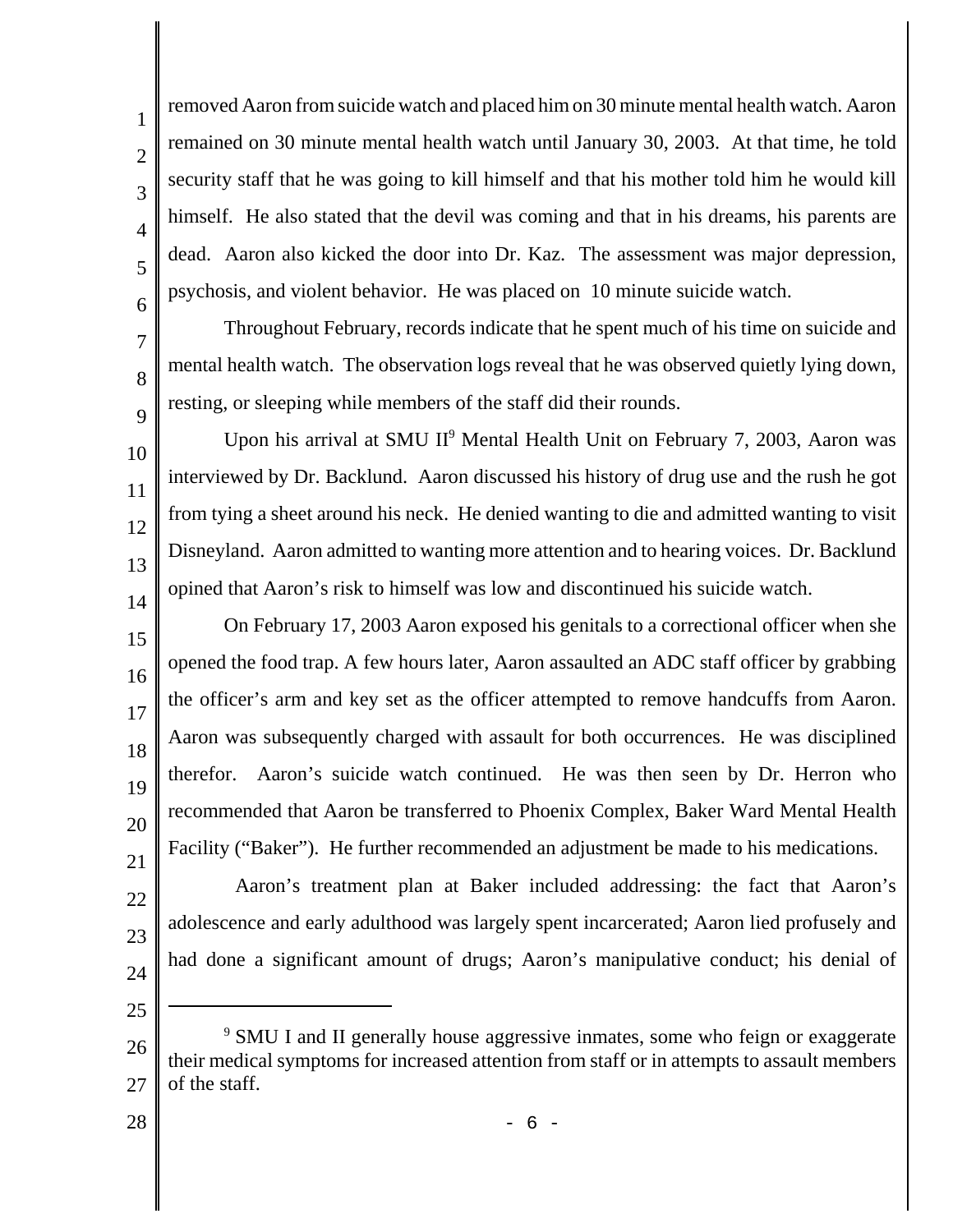hallucinations, delusions, obsessions/compulsions; and his denial of pre-admission or present suicidal feelings.

In March 2003, Aaron became disruptive during pill call and required lock-down. Dr. Clearly noticed fresh bruises on Aaron's neck where he had applied pressure in a sexually motivated attempt at partial-asphyxiation consistent with previous behavior. On March 5, 2003, Aaron was placed back on suicide watch after reporting that his dead stepfather told him to kill himself. The following morning, Aaron again made a determined suicide attempt. Suicide watch was continued. The next day, Aaron refused medication. The following day, Aaron opened sutures on his head. Later that day, Aaron confided in Dr. Tee that he wanted to shoot himself. Suicide watch was continued.

11 12 13 14 15 16 At Baker, Aaron received continuous mental health care from February 18, 2003 until the middle of August 2003. On August 7, 2003, he was determined to be stable on psychotropic medications. Therefore, on August 19, 2003, Aaron was transferred to SMU I. Over the next several months, Aaron's psychological logs document improvement with his moods. They show that he had no homicidal or suicidal ideation and that Aaron appeared generally stable. The reports note that he was receiving the necessary treatment.

17 18 19 20 21 From approximately December 1, 2003 to January 29, 2004, Aaron's mental health cell-front logs denote that he was observed primarily sleeping with no significant problems. On February 3, 2004, Aaron was seen by Dr. Herron for mental health treatment. Aaron stated that he believed he was improving. Dr. Herron noted that Aaron spent the majority of time sleeping, but Aaron did not seem to mind because it helped his depression.

22 23 24 25 26 27 Until March 30, 2004, Aaron was observed sleeping the majority of the day with no significant changes. Aaron's mental health treatment was continued. Aaron's conduct remained consistent until July 2004 when he refused his medication and refused to sign a refusal form. Throughout the summer, the mental health team met to create a plan for Aaron's major depression, mood disturbance, and psychotic symptoms. The team noted that overall, Aaron remained stable and cooperative.

 $28 \parallel -7 -$ 

1

2

3

4

5

6

7

8

 $\mathbf Q$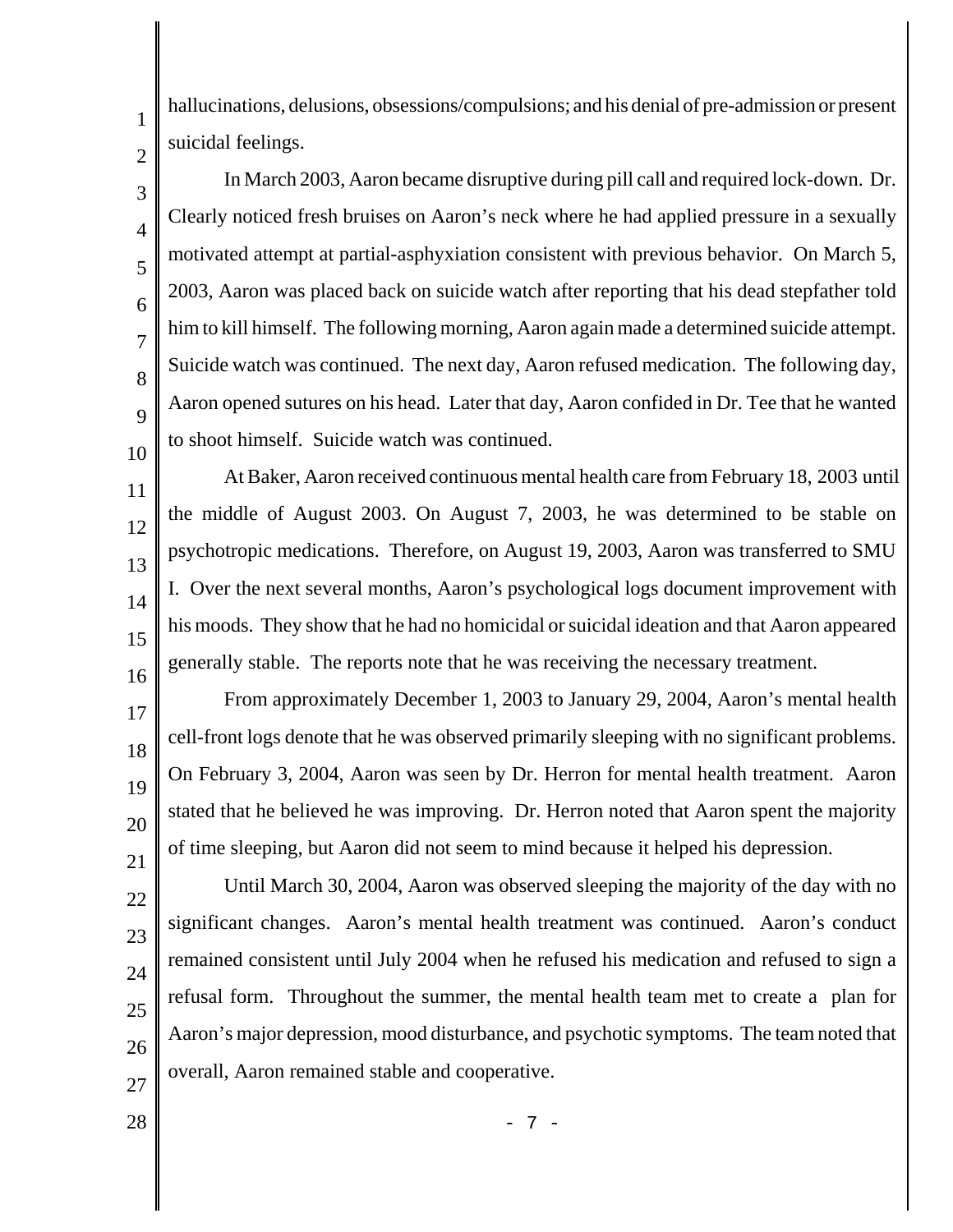On November 2, 2004, Aaron was seen by Dr. Herron. Aaron stated that he was sleeping all day until dinner, he denied hallucinations, had a little depression, and had no suicidal ideation or current suicidal plans or intent. On February 16, 2005, Aaron again met with Dr. Herron. Aaron complained that his medication was no longer working, he was depressed, hearing voices, and having feelings of hopelessness. Dr. Herron ordered medications and notified staff about Aaron's thoughts of self harm.

On March 4, 2005, Aaron had in his possession what appeared to be a homemade stinger wrapped in a washcloth. The following day, Aaron pulled a telephone out of the wall. A few days later, Aaron denied any suicidal ideation. Security noted that he had slept all day. Dr. Herron restarted Aaron on Haldol, a medication Aaron had previously taken, and referred Aaron to psychology. Later that week, Aaron denied any suicidal intention or plans and reported no current depression. Aaron's cell-front logs from March 1, 2005 to March 31, 2005 note that he was "generally stable and cooperative."

- 14 15 16 17 18 19 20 21 22 23 24 25 26 On April 10, 2005, Aaron was transferred from SMU II Mental Health Wing to SMU I Mental Health Wing. At 0945 hours, Aaron notified Nurse Myers ("Myers") that he was going to kill himself. He began banging his head, kicking the door, demanding to be transferred to Baker. Aaron was placed on 10 minute suicide watch by Dr. Arnold. Later that afternoon, Aaron was observed by Myers to be singing, sitting quietly, smiling at passing staff, cooperative with medication, and having a good appetite. However, the next day, at 1000 hours, Aaron again complained that he wanted to return to Baker. He threatened that if he couldn't go to Baker, he would again bang his head. He refused his medication and complained of depression. Six hours later, Aaron said he was feeling better, he wanted a book to read, and was trying not to "do anything stupid" so he could come off watch the next day. His suicide watch was continued. On April 13, 2005, Aaron was transferred back to SMU II Mental Health Unit. Documents reflect that Aaron had not been taking his medication since April 5, 2005.
- 27

1

2

3

4

5

6

7

8

9

10

11

12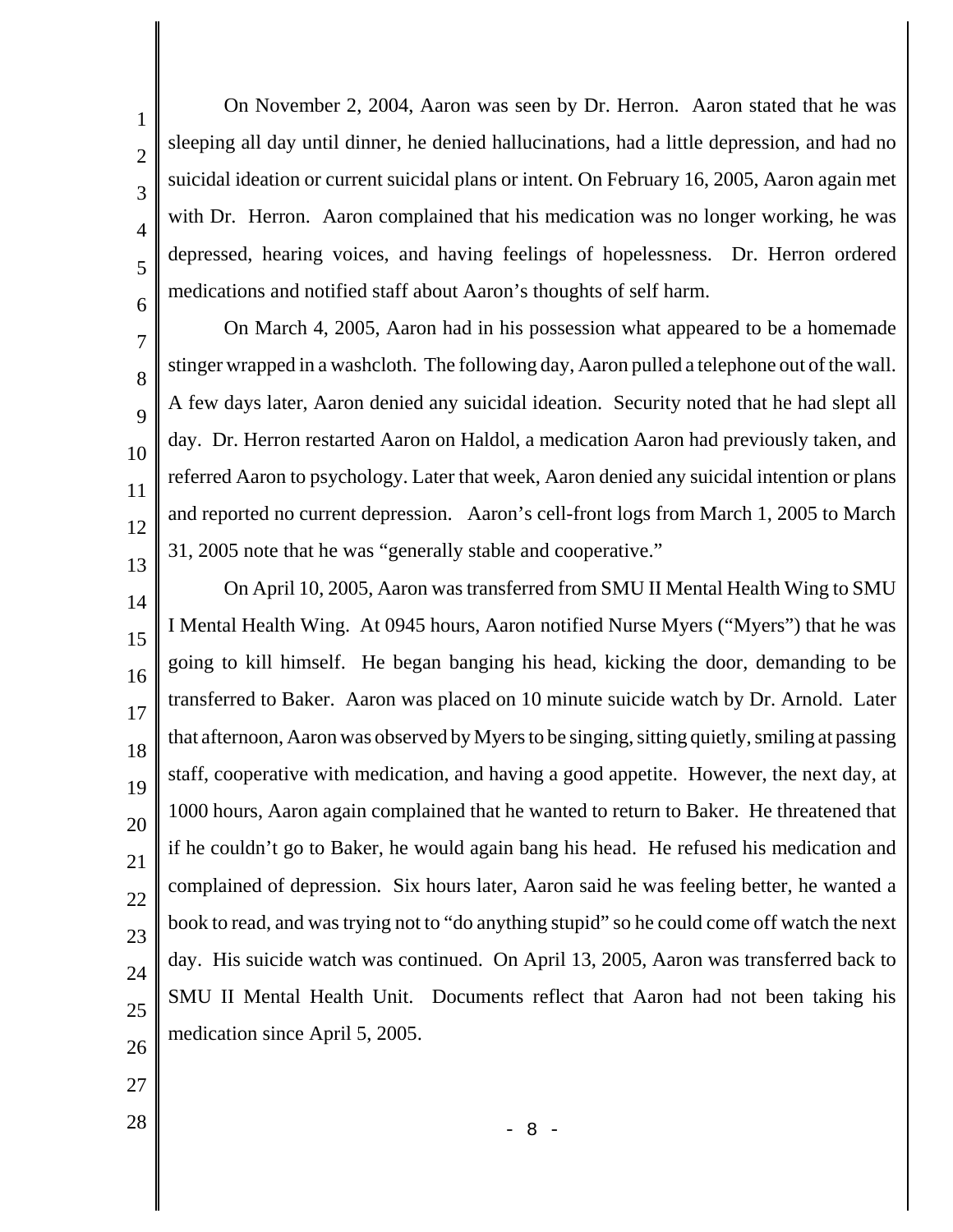On April 26, 2005, Aaron requested an HIV/Hep. C test. He indicated that he was bleeding from his rectum due to a razor blade he had swallowed. On April 28, 2005, Aaron told mental health staff that he was not taking any of his medication because he did not need them and they did not work. He only wanted medication to sleep. He denied having hallucinations. The medical staff advised Aaron to continue taking his medication until he met with Dr. Herron. The medical staff also advised Aaron that his depression and psychosis increases when he doesn't take his medication.

On May 2, 2005, at 1000 hours Aaron was seen by staff with a bleeding scalp and wrist. He admitted to banging his head and cutting his wrist with a "spork." He stated that unless he was given something that would calm him down, he would continue to hurt himself. Aaron was placed on a 10 minute suicide watch. Nurse Dixon noted that she responded ten minutes later to an IMS of Aaron self-abusing. She observed a one and a half inch laceration to his forehead and a superficial laceration to his left wrist. Suicide watch was continued.

15 16 17 18 On May 3, 2005, Aaron told mental health staff that he hadn't heard from his mother in over a month and that made him sad. He also said he had not heard voices for four days and he didn't want to hurt himself. Suicide watch was changed to a 30 minute mental health watch.

19 20 21 22 23 24 On May 4, 2005, mental health staff cancelled the mental health watch. Later that day, Aaron told Nurse Grant that he had been pacing around and had passed out because he was dizzy. He stated that he had started his new "psych meds" that day which may have caused the dizziness. On or about May 5, 2005 was Mother's Day. Plaintiff came to visit Aaron, but he refused her visit, stating "she just makes it worse" because she was "mean to him."

On May 6, 2005, Aaron was seen by mental health staff Jeanie Cooper ("Cooper") at his cell front. He complained that he needed to go to Baker. He also stated that he wanted to go to Heaven because it is a better place. Cooper did not have the authority to transfer him

25

26

27

1

2

3

4

5

6

7

8

9

10

11

12

13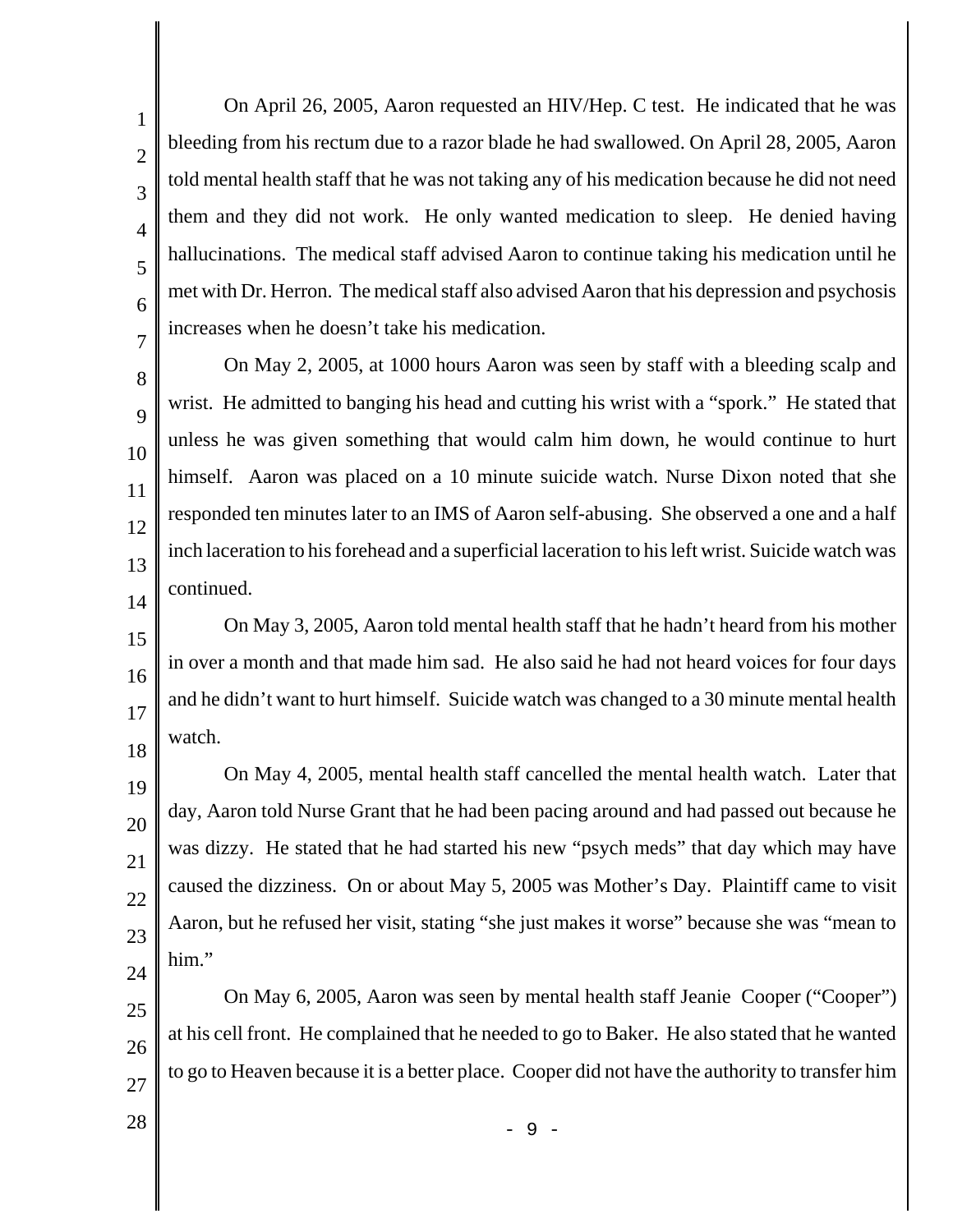to Baker. She relayed to her superiors his request to be transferred to Baker and discussed the encounter with her teammates. Consequently, Aaron was placed back on a 30 minute mental health watch.

4 5 6 7 8 9 10 11 Over the course of the next few days, mental health watch was continued. The logs indicate that Aaron spent much of his time lying down quietly with no distress. Therefore, on May 9, 2005, mental health watch was discontinued. On May 10, 2005, Aaron was again seen by Cooper at his cell front because he was lying in bed requesting a diaper. He had been urinating and making bowel movements in his sheet. Despite appearing calm, Aaron refused to answer Cooper's questions. After the meeting with Aaron, Cooper discussed Aaron's treatment plan with her teammates. Cooper placed Aaron on a 30 minute mental health watch.

12 13 14 15 The following day, Aaron was quiet through the night shift. The next morning, he was again seen by Cooper. He told her that he was doing well, just "kicking back" and that he would be good if given another chance. He asked to go to his room. Mental health watch was continued.

SMU I Mental Health Unit and the Staff During the Final Hours of Aaron's Life

17 18 19 20 According to the observation logs from May 2, 2005 through May 12, 2005, members of security staff noted that during their checks, Aaron was primarily quiet and sleeping, either lying down in the cell or sitting quietly.<sup>10</sup> On May 12, 2005 the day Aaron committed suicide, Correctional Officer<sup>11</sup> Shaffer ("Shaffer" is not a defendant) recorded at

21

16

1

2

3

24 25 26 27  $<sup>11</sup>$  In this opinion, correctional officers are referred to as security officers or security</sup> staff. At the ADC, members of the security staff, such as officers Shaw and Lechuga, are responsible for securing the inmates in their cells to ensure the safety of the inmates and staff. Security staff is not authorized to diagnose or treat inmates for medical/mental health problems. With respect to medical issues, the responsibility of security staff is limited to securing the inmate for examination by medical staff. Security staff is not privy to the exact

<sup>22</sup> 23 <sup>10</sup> There are two exceptions, on May 2, 2005, at 1750 hours and 1800 hours Aaron was threatening and standing still, respectively, and subsequently he was quiet and confused. On May 3, 2005, Aaron was observed "briefly yelling."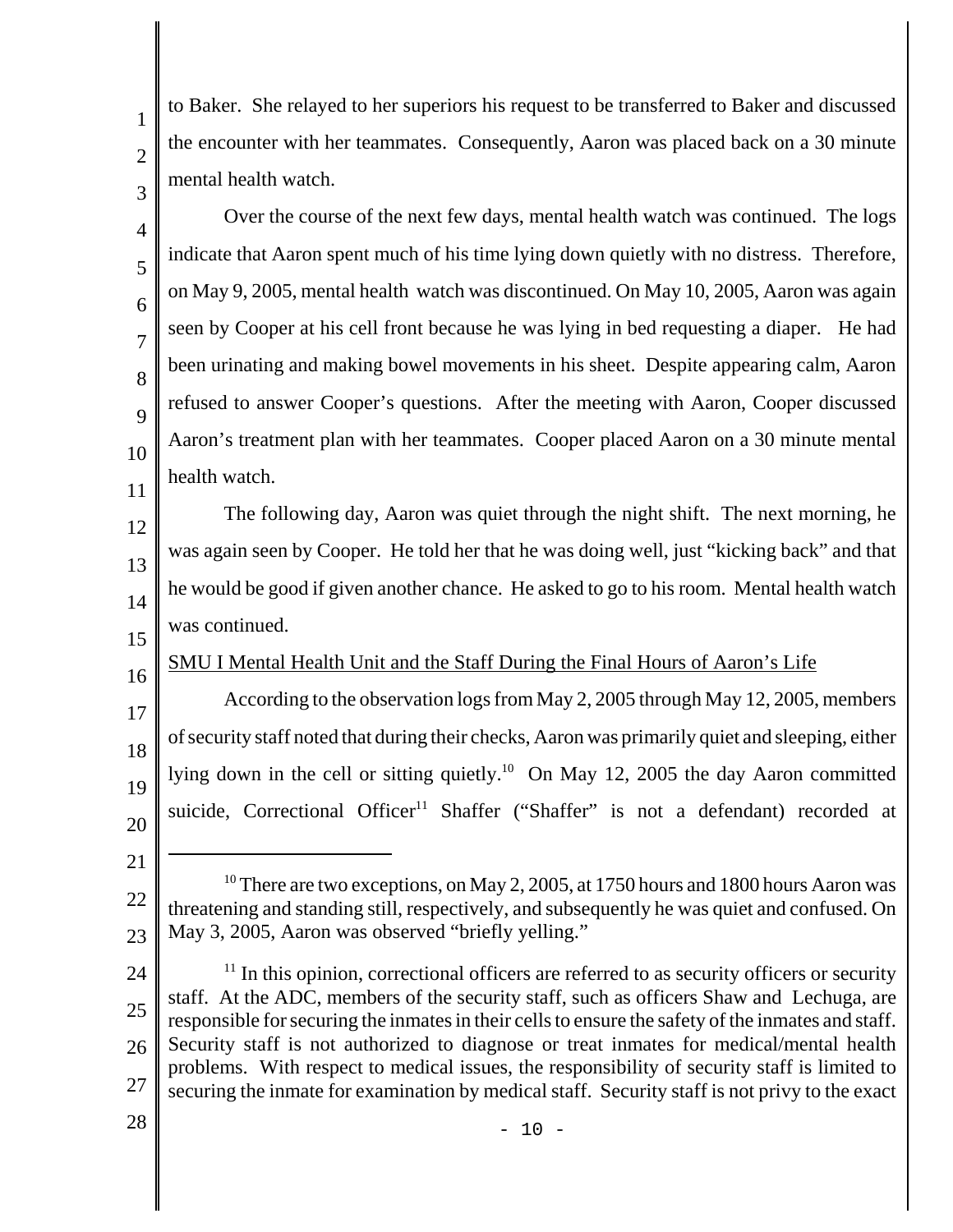approximately 0600 hours that Aaron was lying or sitting quietly in the holding cell. At approximately the same period of time, Correctional Officers Matthew Shaw ("Shaw") and Gavino Lechuga ("Lechuga") began their day shifts as the house officer and escort officer, respectively, for Aaron's area of APSC-Eyman SMU I.

5 6 7 8 9 10 Shortly after their arrival, they attended their morning briefing where they were informed that Aaron was in the holding cell for a 30 minute mental health watch. Immediately after the briefing, they reported to their posts. According to the observation log Shaffer had last checked on Aaron and signed the log at 0620 hours. He recorded that Aaron was quietly lying or sitting in the cell in the same position in which Shaw later observed Aaron.

11 12 13 14 15 16 17 18 19 At approximately 0650 hours, Shaw checked on Aaron and believed he observed Aaron's chest rising and falling, that Aaron was breathing and still resting quietly. Shaw filled out the log to that effect. At 0720 hours and 0750 hours, Shaw checked on Aaron and logged that he was lying down quietly in approximately the same position he had been in during the previous checks. Shaw believed that Aaron continued to be breathing and was resting quietly. During one of his checks, Shaw thought he observed Aaron move his finger or his hand in what he believed to be a direct and purposeful response to Shaw knocking on the door and calling Aaron's name. Shaw did not observe anything during any of his checks that caused him to believe that Aaron was in medical distress.

20 21 22 23 24 Prior to Shaw's next scheduled check on Aaron, psychology associate William Memo Grassman ("Grassman") came into the unit and stopped at the holding cell.<sup>12</sup> Grassman called to Shaw and Lechuga and informed them that he was having trouble getting a response from Aaron. Lechuga went to the holding cell to perform a check while Shaw went to inform Correctional Officer Betty Esterline, a more senior security staff member on duty that day.

25

26

1

2

3

4

diagnoses of the inmates or the medications taken by the inmates.

- 27  $12$  The next scheduled check would have been performed no later than 0820 hours, thus this occurred sometime after 0750 hours and prior to 0820 hours.
- 28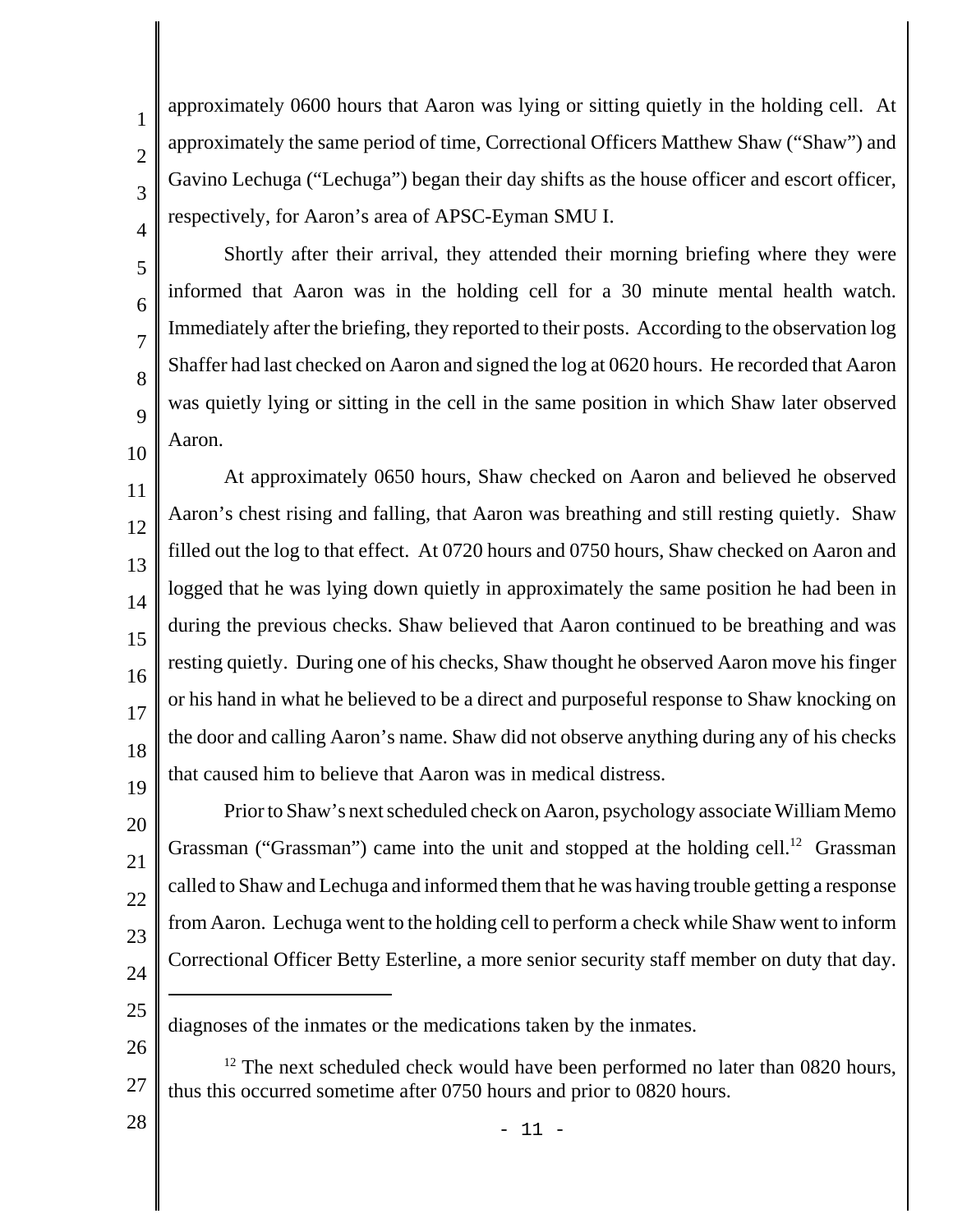1 2 3 4 5 6 7 8 9 10 11 12 At approximately 0810 hours, Sergeant John McClaine ("Sergeant McClaine") was conducting a walk through of the wing and noticed Lechuga and Shaw attempting to get the attention of Aaron. Sergeant McClaine approached the holding cell and observed Aaron lying down in the corner of the holding cell with his head propped up against the bench.<sup>13</sup> Sergeant McClaine also believed that Aaron was sleeping. Nevertheless, he tried to get his attention. He tried to sprinkle water on Aaron, but to no avail. Sergeant McClaine had no specific knowledge regarding the medication Aaron was taking.<sup>14</sup> Furthermore, Sergeant McClaine testified that despite not getting an immediate response from Aaron, he did not observe anything that caused him to believe that there was an *emergency situation* or that Aaron was in any *serious medical distress*. Sergeant McClaine then reviewed the observation logs for the previous several security checks on Aaron that day and entered a notation stating that nothing seemed peculiar about the observations.

13 14 15 16 17 18 19 At 0815 hours, Sergeant Ronald Carlson ("Sergeant Carlson") heard over the radio broadcast that he had a telephone call. He walked toward the pod office to use the phone across the hall from Aaron's holding cell. Sergeant Carlson noticed Lechuga and Sergeant McClaine attempting to get the attention of Aaron. He looked into the holding cell and he too thought he saw Aaron breathing. He did not observe any signs that Aaron was in serious medical distress.<sup>15</sup> Nevertheless, Sergeant Carlson attempted to get a water cannon from the fire hatch to elicit a response from Aaron, but the key for that cannon did not function.

20 21 22 The staff had not received a response from Aaron after exhausting protocol efforts such as calling out his name, banging on the cell, spraying him with water in an attempt to elicit a physiological response, etc. Therefore, at 0822 hours, Sergeant McClaine activated

23

24

- $13$  This is the lying position referred to throughout this order.
- 25

<sup>14</sup> Some prisoners take medications that can put them in a catatonic-like state.

<sup>26</sup> 27 <sup>15</sup> According to the record, water is used because it has been demonstrated to be an effective tool to determine whether an inmate is feigning maladies.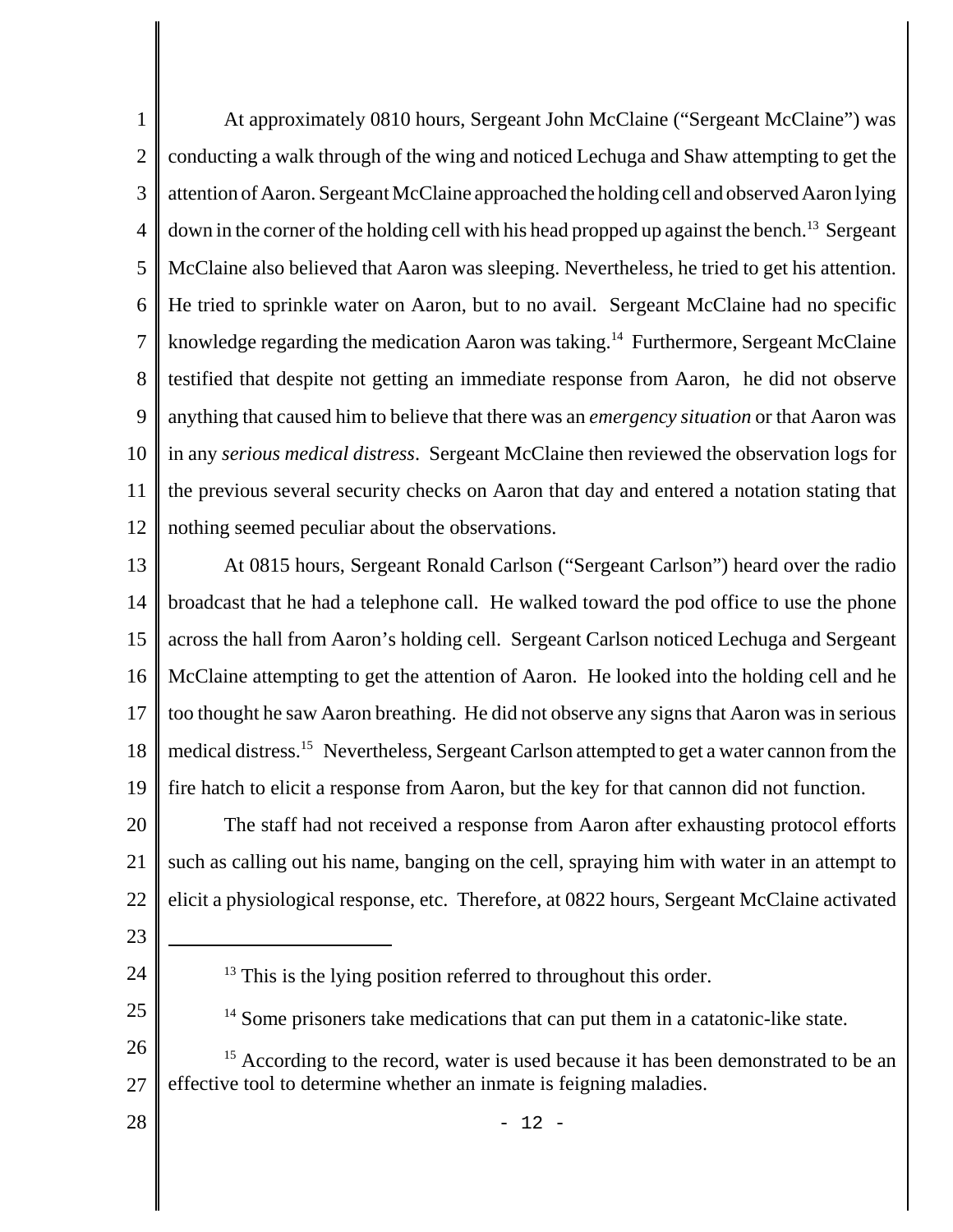1 2 3 4 5 6 7 an Incident Management System<sup>16</sup> ("IMS") and ordered the A-Team<sup>17</sup> and medical staff to respond to Aaron's holding cell. As the officer who activated the IMS, Sergeant McClaine was considered the incident commander. At approximately 0823 hours, Sergeant Carlson found a plastic cup that he filled with water.<sup>18</sup> He attempted to throw the water onto Aaron through the food trap of the cell door. Aaron did not respond. Sergeant Carlson ordered Shaw to retrieve a different water cannon so he could spray Aaron to get a response. Sergeants McClaine and Carlson continued to attempt to elicit a response from Aaron.

8 9 10 11 12 13 14 15 16 At 0826 hours, Correctional Officer Sanchez arrived on the scene with the IMS video camera and Nurse Gutierrez ("Gutierrez") arrived on the scene in response to the call for medical staff. According to testimony, Gutierrez observed Aaron through the trap door and opined that he believed that Aaron was breathing. Medical staff is not permitted to physically examine prisoners until after the prisoner has been extracted from the cell. During the same period of time, Lieutenant York ("York") arrived on scene and called Deputy Warden Tucker to advise him of the situation. Based on the phone call, York instructed Sergeant McClaine that Deputy Warden ordered the extraction team to wait for his arrival before entering the holding cell. Sergeant McClaine was then under the impression that

17

- 
- 25

26

27

<sup>17</sup> IMS procedures call for various individuals to be assigned to different teams. "A-Team" responders are the first responders in a given situation. If additional responders are necessary, the incident commander will activate the "B-Team" and so forth and so on.

- $18$  See FN 15.
- 28

<sup>18</sup> 19 20 21 22 23 24 <sup>16</sup> The Incident Management System is utilized to provide an organized and prompt response to emergent situations that arise at prison complexes. When an IMS is activated, a recorder at the control station records in writing all radio broadcasts in order to keep as accurate a record of the timeline of the incident as possible. During this IMS, a video recording was taken. Unfortunately, the majority of the recording was inaudible, thus overall, the Court was unable to decipher what and by whom things were being said. Furthermore, the camera focused primarily on Aaron, thus anyone viewing the recording is, for the most part, unable to identify the individuals on the scene. The caveat, however, is Sergeant McClaine's report made directly to the camera, which is discussed throughout this order.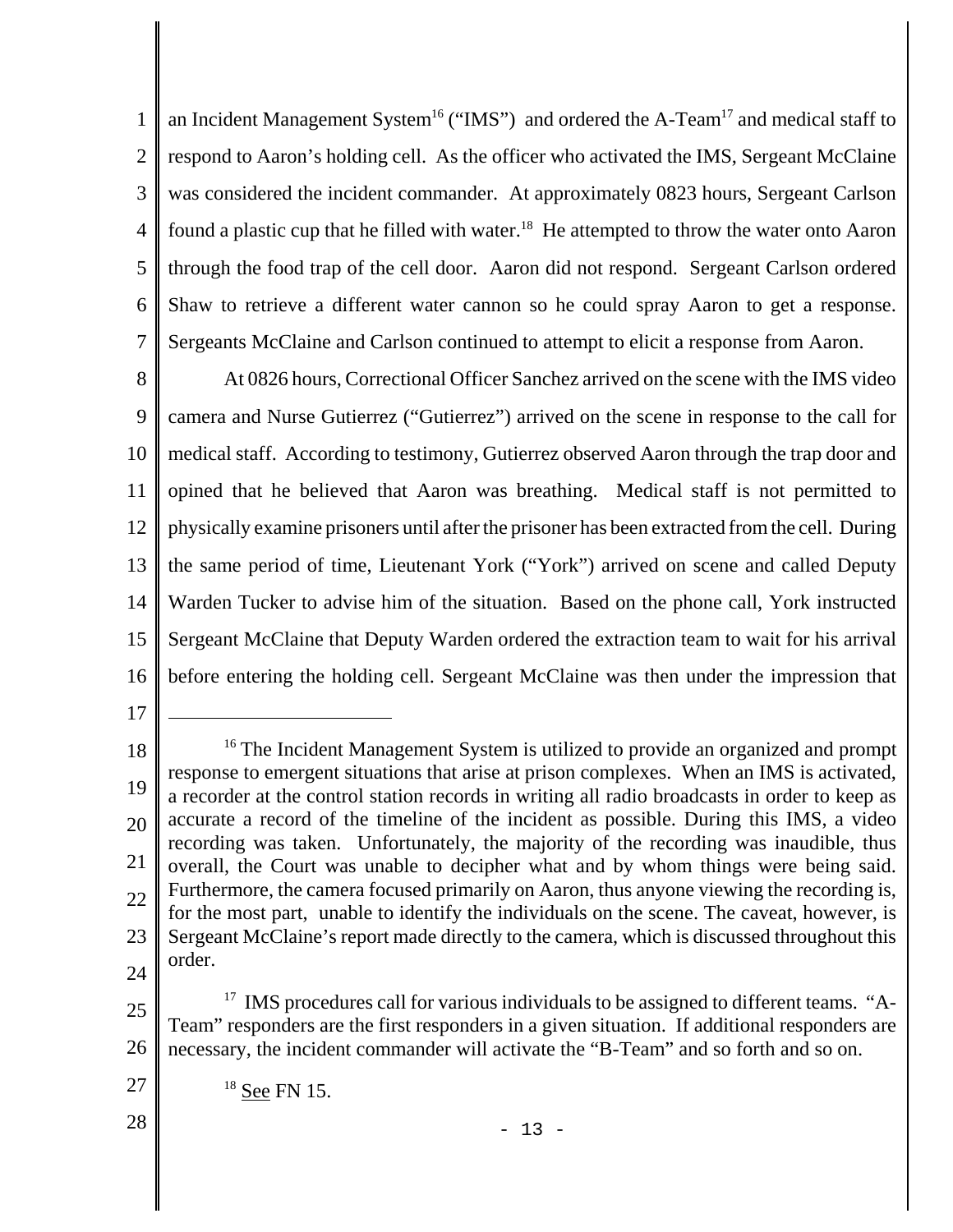1 2 3 4 Deputy Warden Tucker had more information about Aaron than the information to which he was privy. The foregoing events, such as the phone call and Gutierrez's observation were not shown on video because the video was focused on the inside of the holding cell. However, the events are supported by testimony in the record.

5 6 7 8 9 10 At 0828 hours, Shaw returned to the holding cell area with a water cannon which Lechuga used on Aaron. This was recorded on the IMS video. There was still no response from Aaron. He remained lying down in the same position. The IMS video then focused on Aaron's upper body while the A-Team responders went to the staging area down the hall from the holding cell to suit up with elbow and knee pads, a stab vest, helmet and visor, and a shield-all pursuant to ADC policy.<sup>19</sup>

11 12 13 14 15 16 17 18 19 20 21 At 0835 hours, the IMS video shows that the A-Team was suited up and briefed. At approximately the same time, Sergeant McClaine reported the status of the events directly to the camera.<sup>20</sup> At 0836 hours, Deputy Warden Tucker arrived on the scene and authorized the A-Team to enter the holding cell for the removal of Aaron. The IMS recording supports the testimony of the officers that at 0836, the A-Team entered the holding cell, and pursuant to ADC policy, they restrained Aaron and removed him from the cell. Aaron was then placed on a gurney for immediate medical examination. This was all recorded on the IMS video. Nurses Gutierrez and Maroni performed the medical evaluation immediately after the extraction was complete. The video also shows one of the officers placing a blanket over what appears to be Aaron's mid-section. Lead nurse Maroni reports finding agonal carotid pulse. At the direction of Maroni, Aaron was taken to the Health Unit at 0839 hours. Upon

- 22
- 23

<sup>24</sup> 25 <sup>19</sup> As noted, inmates have feigned unconsciousness or unconscious-like conduct in order to commence fights with staff. Furthermore, Aaron had a history and of aggressive and violent behavior toward the staff and had previously been found with a homemade weapon.

<sup>26</sup> 27  $20$  Sergeant McClaine's report to the camera occurred prior to the cell extraction and was audible on the IMS video. His statements supported his as well as the other officers' testimony that they believed **Aaron was alive and breathing**.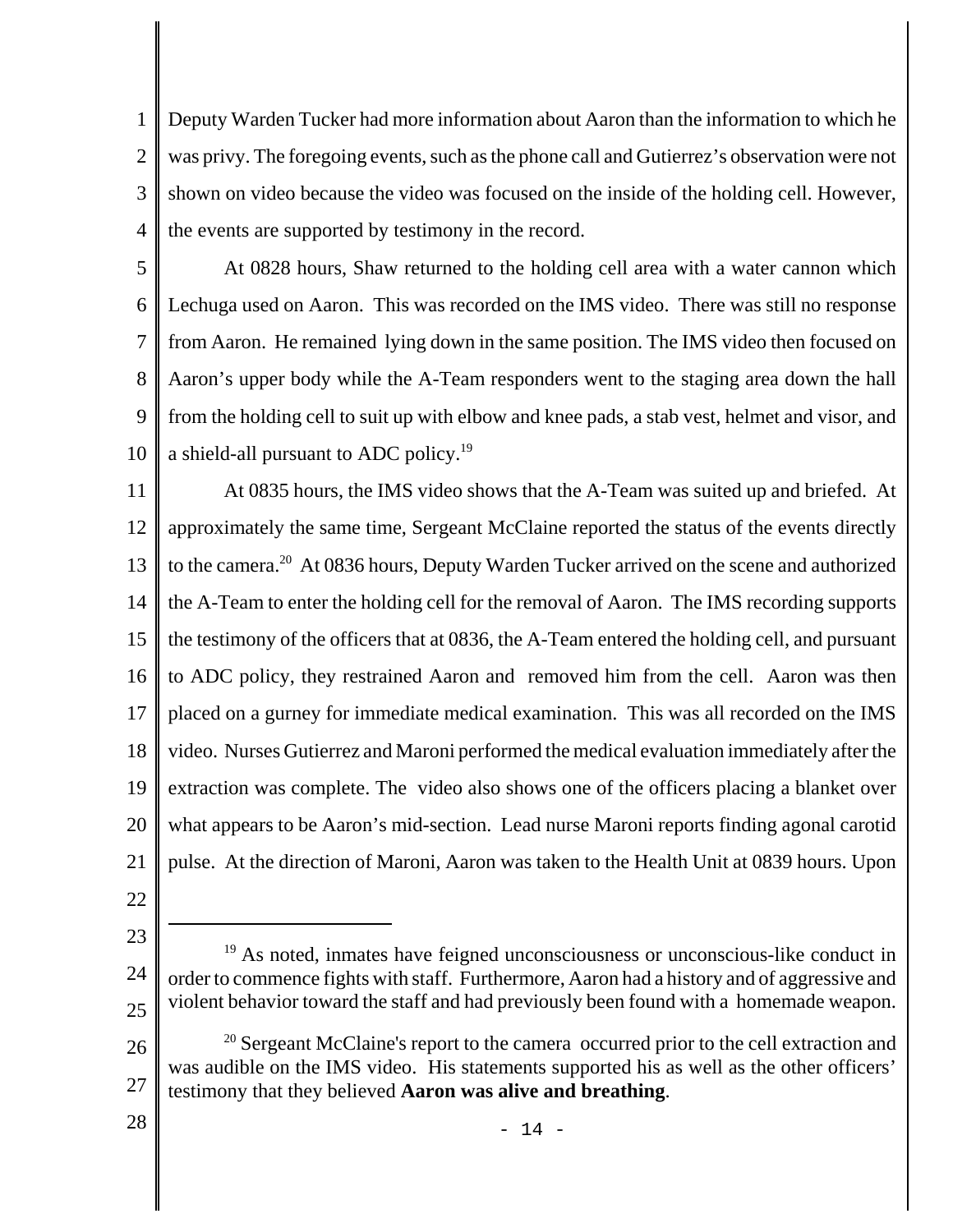1 2 3 4 5 arrival at the Health Unit, the health care provider $^{21}$  noted that Aaron was nonresponsive, had no heartbeat, and no respiration. According to the video, he checked Aaron and ordered an electrocardiogram  $(EKG)^{22}$ . Maroni prepared the EKG. The health care provider then ordered the lights to be turned off to administer the test. After the outcome of the test, at 0843, Aaron was pronounced dead.

6 The Criminal Investigation Unit

7 8 9 10 11 Criminal Investigations Unit ("CIU") Investigator Russell Brodeur ("Brodeur") is currently employed as a Special Investigator at the ADC. Brodeur has attended many classes pertaining to examining corpses to recognize physiological changes resulting from death, including lividity. Brodeur understands the importance of the absence or presence of lividity at the time of initial observation of a deceased body in determining the time of death.

12 13 14 15 16 17 18 19 20 21 22 23 On May 12, 2005, Brodeur received a call at 0837 hours reporting a nonresponsive inmate at SMU I. He was assigned as lead investigator and while preparing to leave for SMU I, he received a call advising him that the inmate had died. At approximately 0859 hours, Brodeur arrived at SMU I Health Unit accompanied by special investigators Abe Kakar ("Kakar") and Pablo Hernandez ("Hernandez"). Brodeur briefed them on Aaron's suicide and the events surrounding the suicide. Brodeur took the blanket from Aaron's body and visually observed lividity on the right side of Aaron's chest, on his stomach, and on his leg. All of this information was noted in his written report. Simultaneously, Kakar used a 35mm camera to photograph Aaron's body. According to the undisputed evidence, the photographic process took no more than ten minutes. Brodeur subsequently reviewed the photographs and found them to be true and accurate depictions of his observations of Aaron's body at approximately 0900 hours on May 12, 2005.

- 24
- 25 26

 $21$  The health care provider is believed to be Dr. Strubeck.

<sup>27</sup>  $22$  An electrocardiogram is a test that detects and records the heart's electrical activity. *U.S. Dep't of Health and Human Services, National Institute of Health.*(Nov. 2008).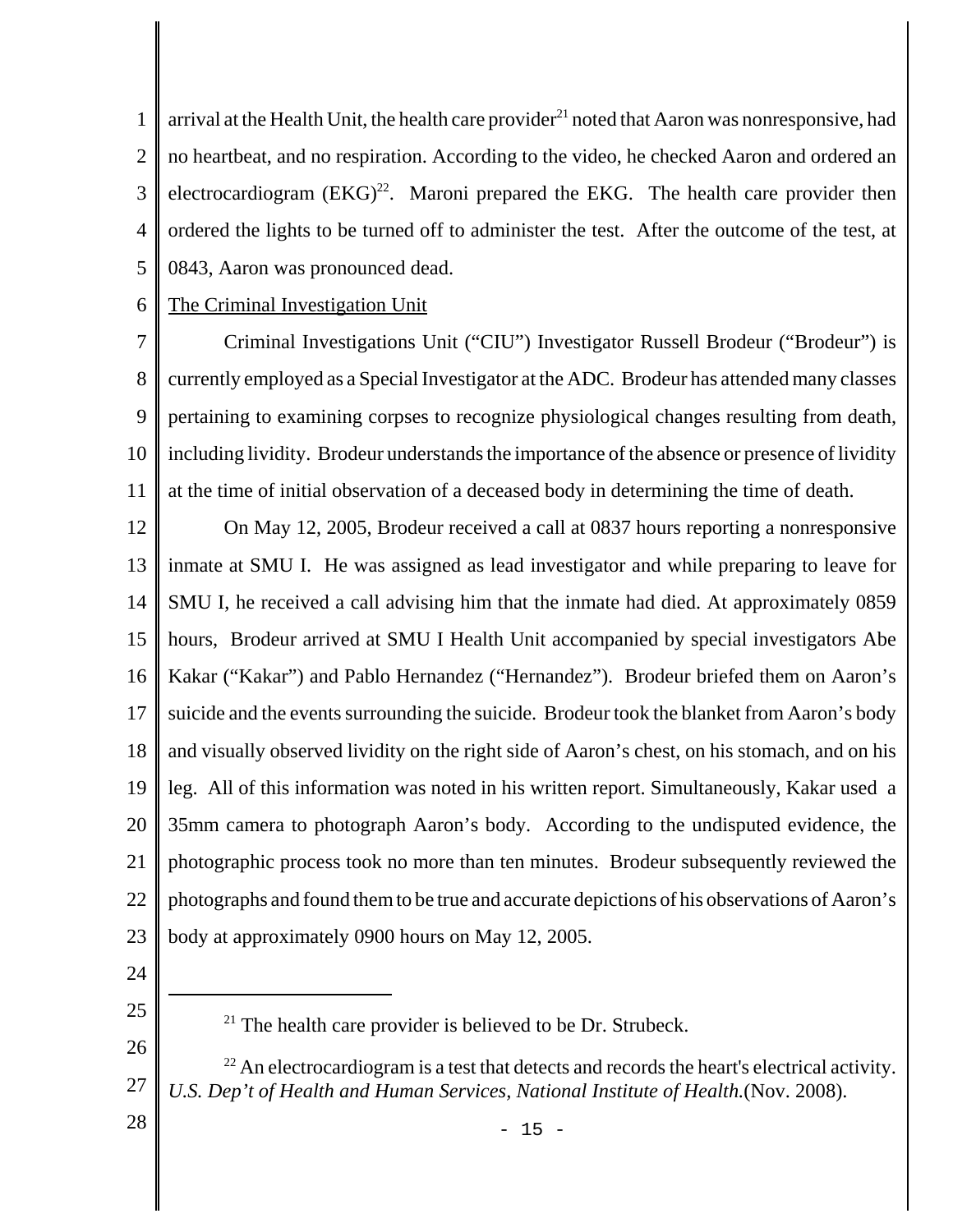1 2 3 4 5 6 At approximately 0931 hours, Brodeur arrived at the holding cell and concluded that the position of Aaron's body in the cell was consistent with the location of lividity he had observed on Aaron's body. While at the holding cell, Brodeur confiscated the observation record logs as evidence. He took the logs to the evidence room where they have remained. Aaron's body was transported to Pima County Medical Examiner's Office for an autopsy. The Medical Examiner's Findings and Dr. Spitz's Opinions

7 8 9 10 11 12 13 14 15 The autopsy revealed that Aaron had committed suicide by "shoving toilet paper into his mouth." Dr. Diane Karluk ("Dr. Karluk"), the medical examiner, concluded, "[t]he death of this man is due to *complete occlusion* of his upper airway by a large wad of toilet paper. He was apparently suicidal and had been placed in a single cell under suicide watch. The manner of death is suicide." (Emphasis added). Dr. Karluk found that the toilet paper wad was located in the larynx area (upper airway) and explained that *a person looking into another person's mouth would not be able to see the larynx without a tool such as a laryngoscope. It is undisputed that the ADC medical staff was not equipped with a laryngoscope and had no experience using such a tool.*

16 17 18 19 20 21 22 Plaintiff retained Daniel J. Spitz, M.D., ("Dr. Spitz") a pathologist and medical examiner as an expert in this matter to formulate opinions regarding the cause of Aaron's death and to evaluate the circumstances under which he died. Specifically, Dr. Spitz testified that rigor mortis<sup>23</sup> would appear faster in smaller muscles, such as Aaron's jaw muscles, than it would in other areas. Dr. Spitz agreed with Dr. Karluk that the cause of death was asphyxiation secondary to the obstruction of the upper airway by toilet paper.<sup>24</sup> Dr. Spitz also agreed with Dr. Karluk's conclusion that the toilet paper wad was located in the larynx

<sup>24</sup> 25 26 <sup>23</sup> Dr. Spitz defined rigor mortis as "the stiffening of muscles after death." He explained that rigor mortis occurs faster in smaller muscle groups than larger ones and the typical time for onset of rigor mortis is thirty minutes to an hour after death.

<sup>27</sup> <sup>24</sup> Dr. Spitz speculated that Aaron could have had a partial occlusion at some point in time. However, he provided no evidence to that effect. It amounted to mere conjecture.

<sup>28</sup>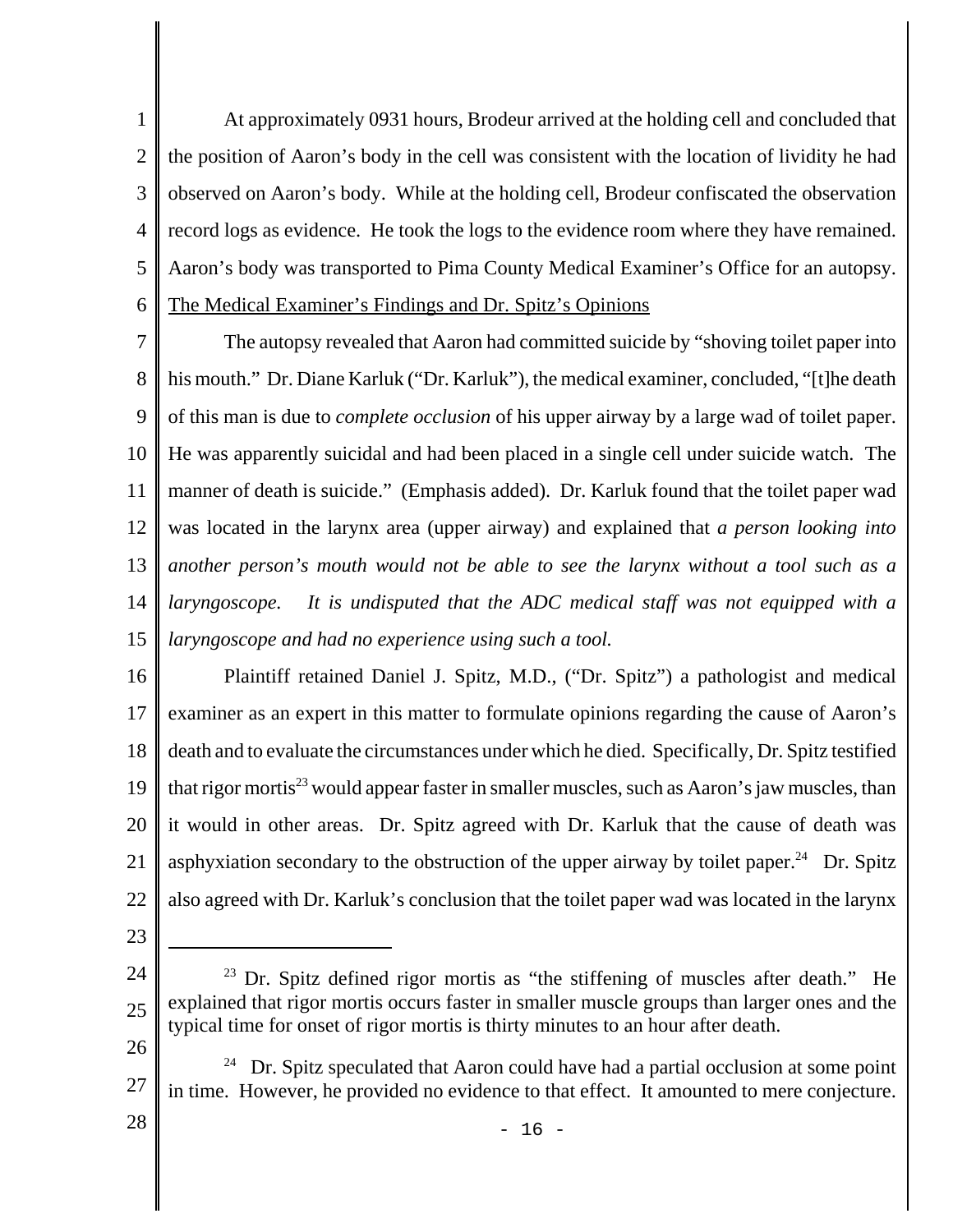1 2 3 4 5 area and that a person looking into another person's mouth would not be able to see the larynx without a tool such as a laryngoscope. He acknowledged that when evaluating Aaron, Maroni was unable to open Aaron's jaw. Dr. Spitz opined that it would take approximately one hour for rigidity to set in to the point when someone would be unable to open Aaron's jaw.

6 7 8 9 10 11 12 13 14 15 Dr. Spitz further acknowledged that Dr. Strubeck found dependent lividity<sup>25</sup> on Aaron's buttocks including streaks or lines of red discoloration. Based on Dr. Strubeck's observation of lividity at 0843 hours, and Dr. Spitz's opinion that lividity takes approximately an hour to appear, Dr. Spitz testified that Aaron had to have been deceased for longer than forty-five minutes at the time of observation. During his October 20, 2008 deposition, Dr. Spitz reviewed for the first time photographs taken of Aaron's body at 0900 hours on May 12, 2005. He testified that the photographs depicted reddish discoloration consistent with lividity that would occur within about an hour of the time of death. He then agreed that based on that evidence, Aaron most likely died between 0800 hours and 0815 hours, if not earlier.

#### 16 The Administrative Investigation Unit

17 18 19 20 21 The ADC's Administrative Investigation Unit ("AIU") conducted an internal investigation of the foregoing events.<sup>26</sup> During the course of the investigation and pursuant to standard policy, all relevant documents, including correctional officers' logs, were seized and maintained as evidence. On May 3, 2007, the AIU completed its investigation and issued a final Administrative Investigation Report. The AIU determined that the allegations

- 22
- 23
- 24 25

<sup>&</sup>lt;sup>25</sup> Dr. Spitz defined livor mortis, or lividity, as the "pooling of blood after death." He explained that it occurs in the dependent portions of the body essentially affected by gravity. Lividity manifests as reddish, purple discoloration of the skin. The onset of lividity is similar to rigor mortis and may occur as soon as 30 minutes after the time of death.

<sup>26</sup> 27  $26$  The purpose of an AIU investigation is to determine whether any staff misconduct occurred and to make recommendations for review and disposition by the approving authorities.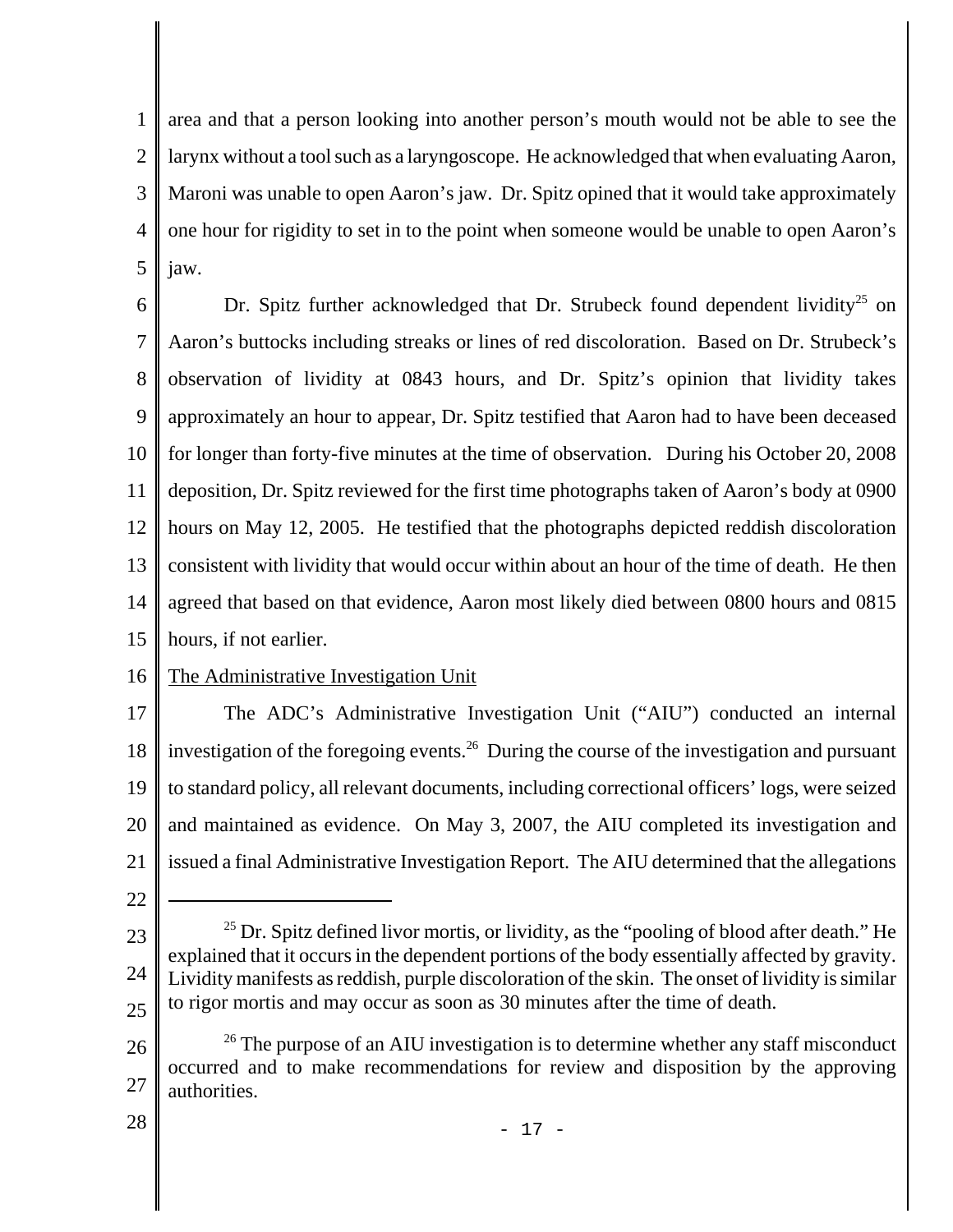1 2 of policy violations against Officers Lechuga and Shaw, and Sergeants McClaine and Carlson were unsustained.

3

## **II. LEGAL STANDARD AND ANALYSIS**

4 5 6 7 8 The standard for summary judgment is set forth in Rule 56(c) of the Federal Rules of Civil Procedure. Under this rule, summary judgment is properly granted when, after viewing the evidence in the light most favorable to the non-moving party, no genuine issues of material fact remain for trial. Fed. R. Civ. P. 56; Celotex Corp. v. Catrett, 477 U.S. 317, 322- 23 (1986); Eisenberg v. Ins. Co. of N. Am., 815 F.2d 1285, 1288-89 (9<sup>th</sup> Cir. 1987).

9 10 11 12 13 14 15 16 17 18 19 20 21 The moving party bears the burden of demonstrating that it is entitled to summary judgment. Mur-ray Mgmt. Corp. v. Founders Title Co., 819 P.2d 1003, 1005 (Ariz. Ct. App. 1991). If the moving party makes a prima facie case showing that no genuine issue of material fact exists, the burden shifts to the opposing party to produce sufficient competent evidence to show that a triable issue of fact does remain. Ancell v. United Station Assocs., Inc., 803 P.2d 450, 452 (Ariz. Ct. App. 1990). The Court must regard as true the non-moving party's evidence, if it is supported by affidavits or other evidentiary material. Celotex, 477 U.S. at 324. However, the non-moving party may not merely rest on its pleadings, it must produce some significant probative evidence tending to contradict the moving party's allegations and thereby creating a material question of fact. Anderson v. Liberty Lobby, Inc., 477 U.S. 242, 256-57(1986)(holding that the plaintiff must present affirmative evidence in order to defeat a properly supported motion for summary judgment); First Nat'l Bank of Ariz. v. Cities Serv. Co., 391 U.S. 253, 289 (1968).

22 A. Eighth Amendment Claims on Behalf of Aaron and Barbara Patterson

23 24 25 26 27 In determining the existence of deliberate indifference, a court must consider the seriousness of the prisoner's medical need and the nature of the specific defendant's response to that need." McGuckin v. Smith, 974 F.2d 1050, 1059 (9<sup>th</sup> Cir. 1992), *overruled on other grounds by* WMX Techs, Inc. v. Miller, 104 F.3d 1133, 1136 (9th Cir 1997). Plaintiff must show that a defendant "purposefully ignored or failed to respond to his pain or possible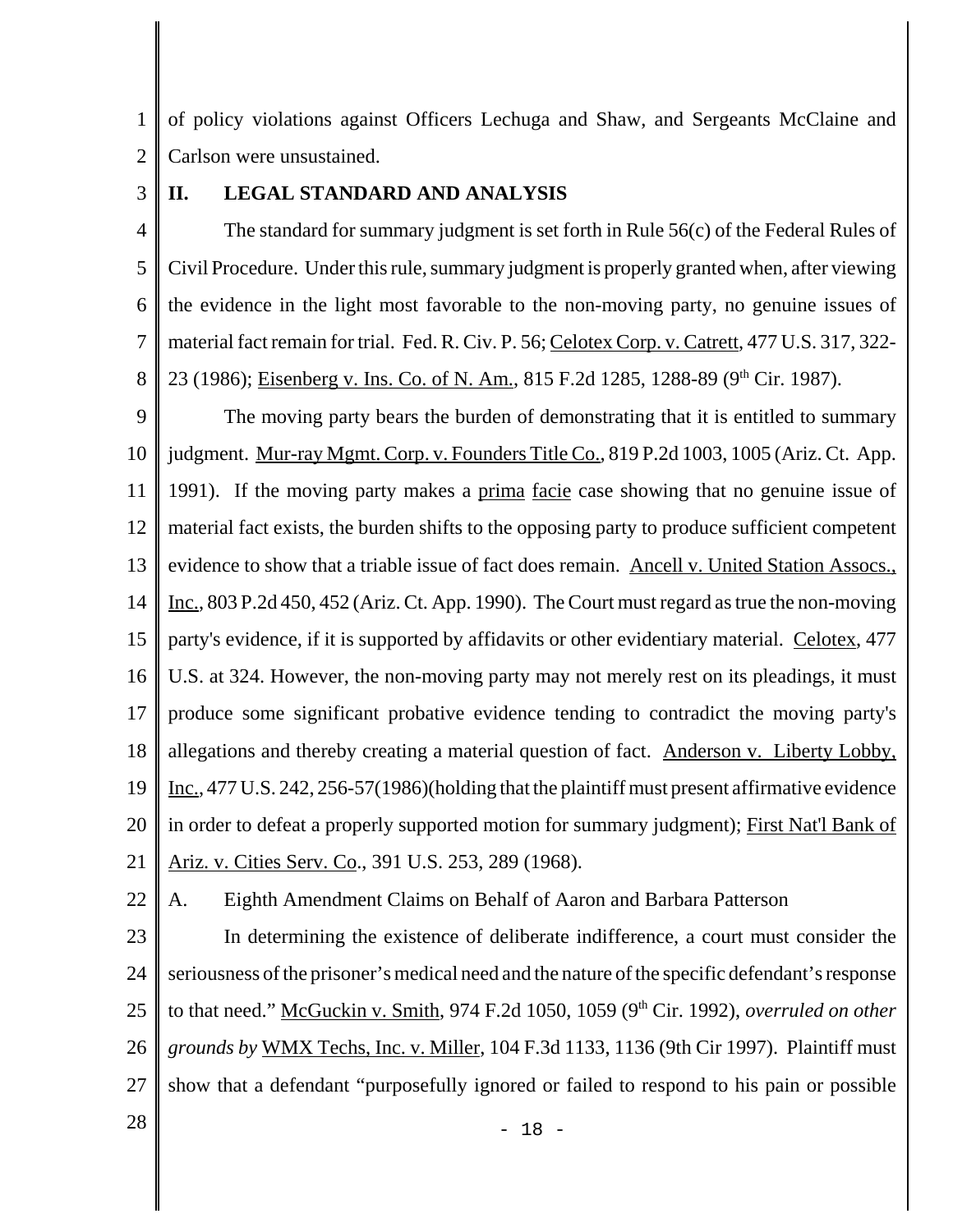1 2 3 4 5 6 7 8 9 10 medical need." Id. at 1060. In Farmer v. Brennan, 511 U.S. 825, 837 (1994), the Supreme Court instructs that the state of mind of the defendant is to be viewed from a *subjective*, rather than objective viewpoint. (Emphasis added.) Based upon the Farmer standard, the Ninth Circuit explained, "[o]nly if the person 'knows of and disregards an excessive risk to inmate health and safety.' . . . it is not enough that the person merely 'be aware of facts from which the inference could be drawn that a substantial risk of serious harm exists, *he must also draw that inference*.' If a person *should have been aware* of the risk, but was not, then the person has not violated the Eighth Amendment, no matter how severe the risk." See Gibson v. County of Washoe, 290 F.3d 1175, 1187-88 (9th Cir. 2002) (quoting Farmer, 511 U.S. at 837, citing Jeffers v. Gomez, 267 F.3d 895, 914 (9th Cir. 2001))(emphasis added).

11 12 13 14 15 16 17 18 19 20 21 22 23 24 Furthermore, in civil rights actions, the Ninth Circuit requires proof of causation. "A person deprives another of a constitutional right within the meaning of Section 1983 if he does an affirmative act, participates in another's affirmative acts, or omits to perform an act which he is legally required to do that *causes* the deprivation of which [the plaintiff complains]." Leer v. Murphy, 844 F.2d 628, 633 (9th Cir. 1988) (quoting Johnson v. Duffy, 588 F.2d 40, 743 (9th Cir. 1978))(emphasis added). For a prisoner to prevail on a civil rights claim under 42 U.S.C. § 1983 based on the allegation of inadequate medical care in violation of the Eighth Amendment, the prisoner must establish that the *individual defendant caused* "acts or omissions sufficiently harmful to evidence deliberate indifference to serious medical needs." Estelle v. Gamble, 429 U.S. 97, 106 (1976). Moreover, the court must focus on whether the individual defendant was in a position to take steps to avert additional harm, but failed to do so intentionally or with deliberate indifference. Leer, 844 F.2d at 633-34 (internal citations omitted). The Court will now address Plaintiff's specific claims against each individual defendant.

25

# 1. Nurse Gutierrez

26 27 Plaintiff alleges that Gutierrez, a licensed practical nurse employed by ADC, was deliberately indifferent to the serious medical needs of Aaron in violation of his Eighth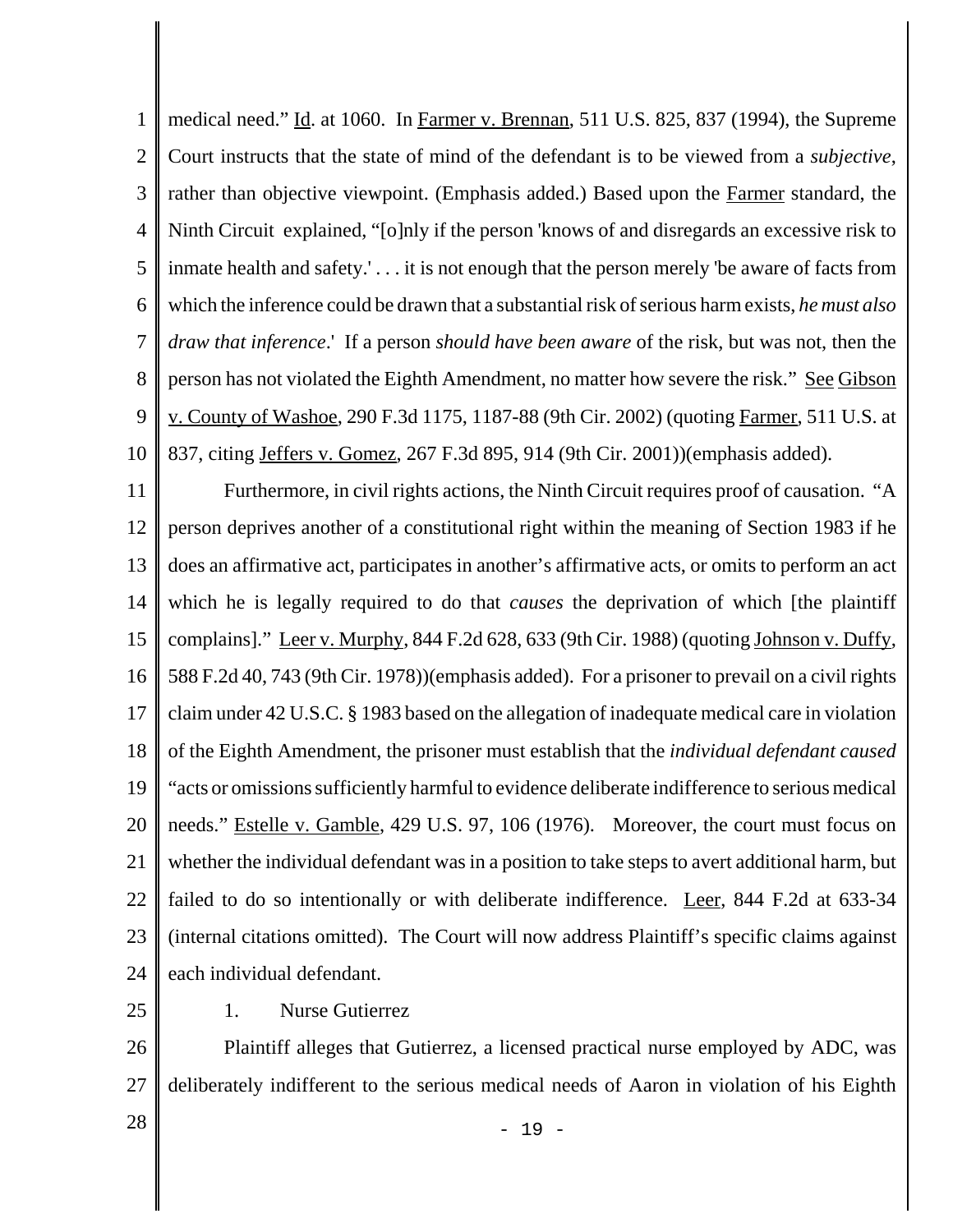1 2 3 Amendment rights. To prevail on her Eighth Amendment claims, Plaintiff must establish that Gutierrez was deliberately indifferent to Aaron's medical needs *and* that such deliberate indifference was the cause of Aaron's death.

4 5 6 7 8 9 10 11 12 13 14 15 16 17 18 19 20 Plaintiff contends that more timely intervention by Gutierrez could have prevented Aaron's death. As the record reflects, Gutierrez testified that immediately upon arriving at the scene and observing Aaron, he opined that Aaron was alive and breathing.<sup>27</sup> Based on this belief, he did not perceive a medical emergency existed. Plaintiff has failed to proffer evidence to raise a genuine issue of material fact contradicting Gutierrez's belief that Aaron was not in serious medical distress. Moreover, in the factual narrative provided by Plaintiff, she concedes that shortly after arriving at the scene, Gutierrez is heard saying, "[h]e's breathing" followed by the statement "[t]hat's a good sign." While poor medical treatment may at some point rise to the level of a constitutional violation, malpractice, or even gross negligence does not suffice for a claim of deliberate indifference. Estelle, 429 U.S. at 106; see also Hallett v. Morgan, 296 F.3d 732, 744 (9<sup>th</sup> Cir. 2002) ("Mere medical malpractice does not constitute cruel and unusual punishment.")(citation omitted); <u>see also Wood v.</u> Housewright, 900 F.2d 1332, 1334 (9th Cir.1990). Plaintiff has failed to satisfy her burden of establishing that Gutierrez was deliberately indifferent to Aaron's medical needs based on the timing of his intervention. Based upon Gutierrez's subjective state of mind, he cannot be held liable for a violation of Aaron's Eighth Amendment rights based upon on this particular allegation. Farmer, 511 U.S. at 837; Leer, 844 F.2d at 633.

- 
- 21 22 23 24 Plaintiff's next argument is that Gutierrez *should have known* there was a substantial risk to Aaron's health at the time he arrived on the scene merely by virtue of being called to the scene. However, this is not the standard promulgated by Farmer, 511 U.S. at 837, nor is it the standard set forth by the Ninth Circuit in Gibson, 290 F.3d at 1187-88 (Even if a
- 25

<sup>26</sup> 27  $27$  The other Defendants on the scene also believed Aaron was breathing while he was in the holding cell. Moreover, Nurse Maroni, an experienced nurse, opined that she had detected an agonal pulse.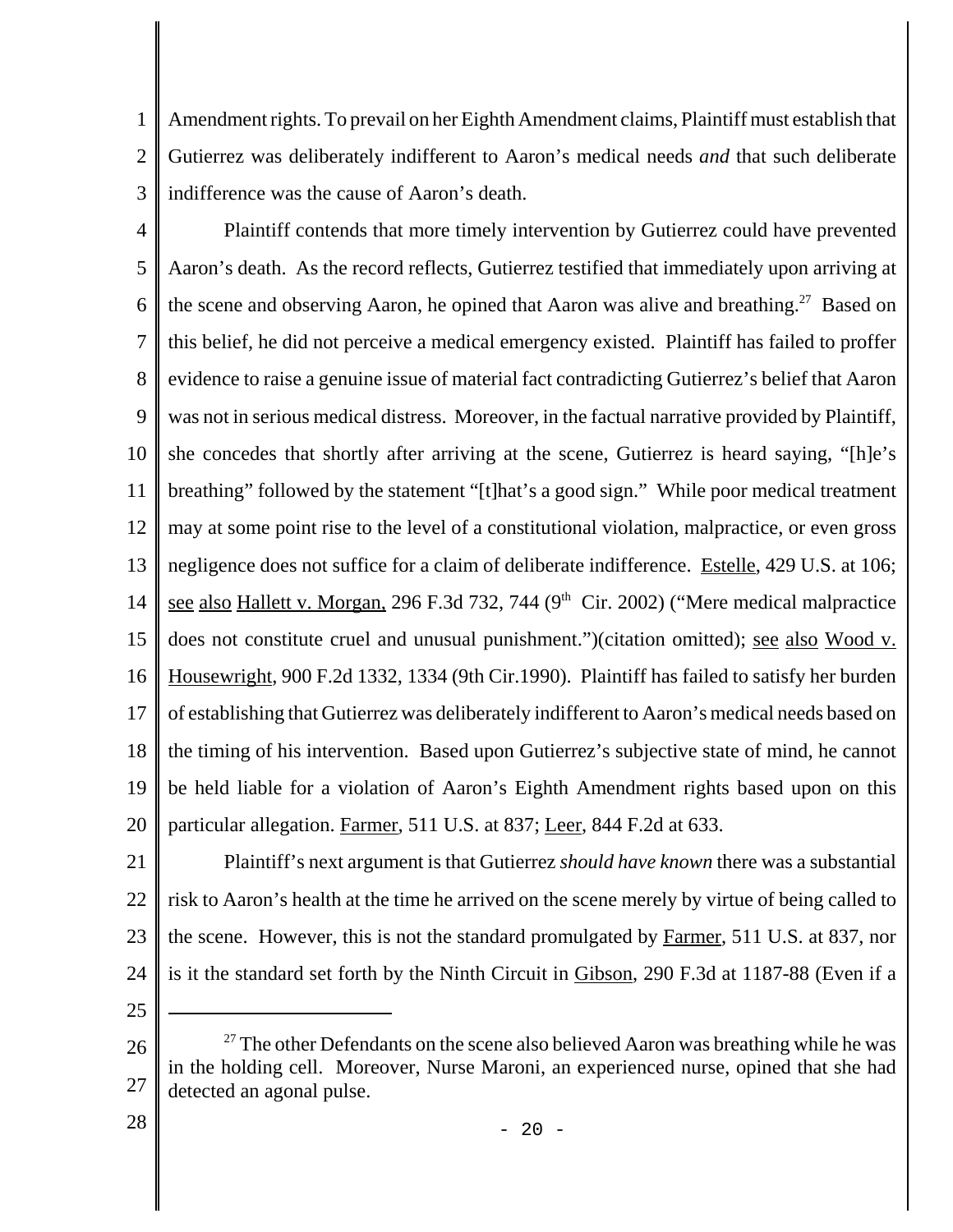1 2 3 person should have been aware of the risk, but was not, the person was not in violation of the Eighth Amendment.) Consequently, Patterson's argument fails. Gutierrez cannot, as a matter of law, be liable under the Eighth Amendment for not knowing the risk. Id.

4 5 6 7 8 9 10 11 12 13 14 15 16 17 18 19 Next, Plaintiff avers that Gutierrez was deliberately indifferent to Aaron's medical needs by not attempting to resuscitate Aaron. This Court disagrees. It is undisputed that it is the policy of the ADC that medical staff may not physically examine an inmate, including efforts to resuscitate, until the inmate has been extracted from the cell. According to the undisputed testimony of both Gutierrez and Sergeant McClaine, as well as footage from the IMS video, Gutierrez examined Aaron immediately upon his removal from the holding cell. Nurses Gutierrez and Maroni checked for a heart beat and respiration. Gutierrez testified that he then prepared to begin CPR. However, immediately after the initial examination, Maroni directed that Aaron be taken to the Health Unit. Maroni had the higher nursing license and was the appropriate nurse to make that decision. The undisputed testimony provided by Gutierrez's nursing expert confirmed that his deference to Maroni under those circumstances is consistent with the applicable standard of care. This supports the conclusion that Gutierrez was not in the position to avert any alleged further injury to Aaron. Leer, 844 F.2d at 634. Therefore, he could not, as a matter of law, have been the cause of injury to or death of Aaron. Id. Likewise, he cannot be held liable for an Eighth Amendment violation for deliberate indifference to Aaron's medical needs for not attempting to resuscitate Aaron.

20 21 22 23 24 Plaintiff further argues that Gutierrez was deliberately indifferent to Aaron's medical needs by not acting with more of a sense of urgency. As the Court has previously addressed, medical staff is not permitted to physically examine inmates until after they have been extracted from the cell by security officers. Pursuant to the order of the Deputy Warden, the extraction was not permitted until he arrived on the scene.<sup>28</sup> According to the Supreme

25

26

<sup>27</sup> <sup>28</sup> An example of Gutierrez not being in a position to avert any alleged further injury to Aaron. Leer, 844 F.2d at 634.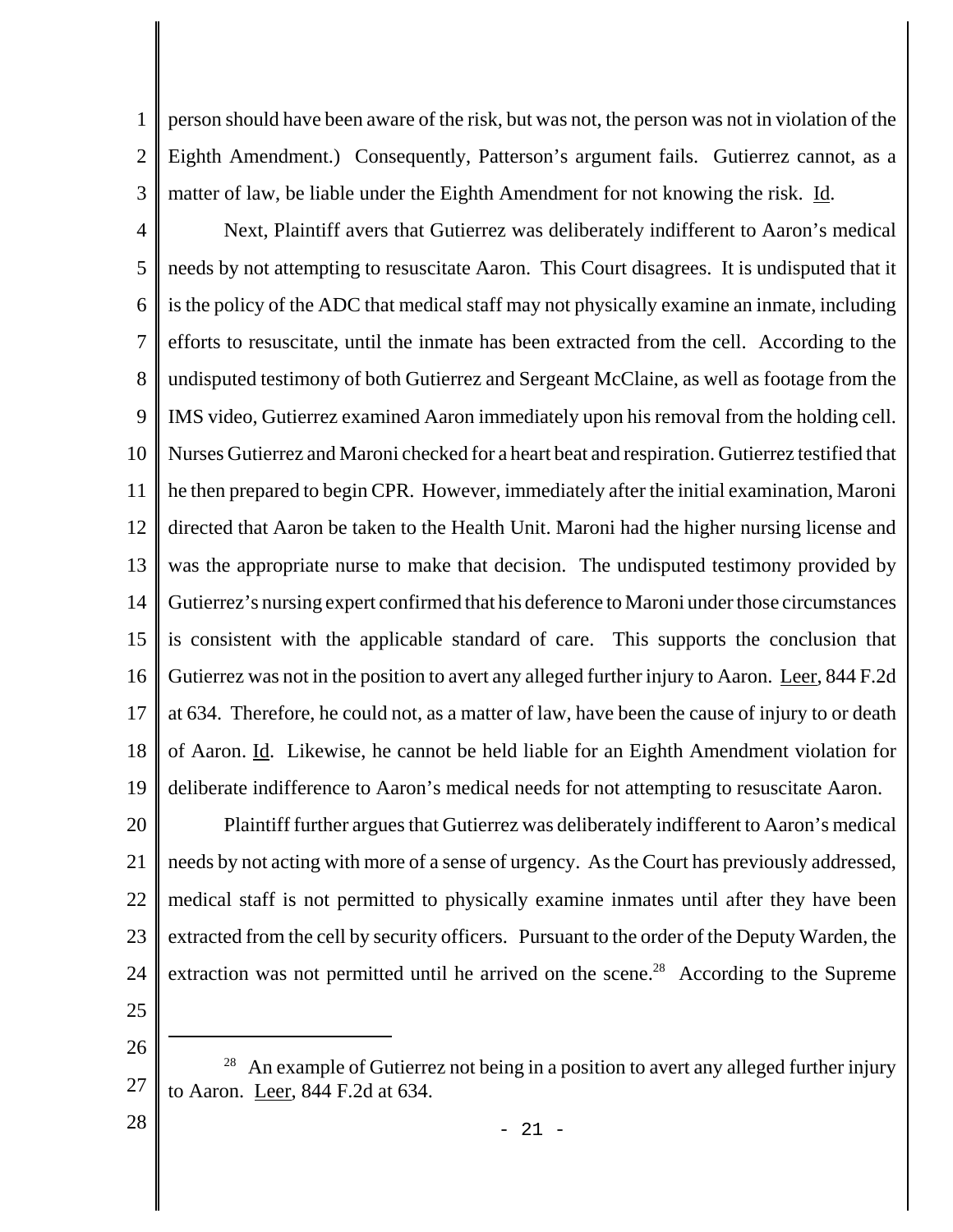1 2 3 4 5 6 7 8 9 Court, prison administrators should be accorded wide-ranging deference in the adoption and execution of policies and practices that in their judgment, are necessary to preserve internal order and discipline, and to maintain institutional security. Whitley v. Albers, 475 U.S. 312, 321-22 (1986). Gutierrez did not have the authority to physically examine Aaron any sooner than he did and hence was not in a position to avert injury to Aaron. Leer, 844 F.2d at 633- 34. Therefore, Gutierrez's alleged failure to act with more urgency could not have been the legal cause of any alleged further injury to or death of Aaron. Id. Thus, he cannot be held liable for an Eighth Amendment violation for deliberate indifference for failure to act with more urgency.

10 11 12 13 Plaintiff was unable to satisfy the subjective component of the deliberate indifference standard. Moreover, she was unable to establish that Gutierrez's actions or inactions were the cause of death or injury to Aaron. Therefore, Gutierrez is entitled to summary judgment in his favor as to all allegations of Eighth Amendment violations.

14

2. The Officers

15 16 17 18 19 20 21 22 23 24 25 26 27 The Court will not reiterate the specific components of the deliberate indifference standard or the requirement for individual causation for each defendant. However, for the sake of clarity, the Court will briefly set forth what is necessary for a plaintiff to successfully establish a 42 U.S.C. § 1983 civil rights claim against individual state officials. State officials are not subject to suit under 42 U.S.C. § 1983 unless they are alleged to have played an affirmative part in depriving a plaintiff of his constitutional rights. Rizzo v. Goode, 423 U.S. 362, 377. Furthermore, the inquiry into causation *must be individualized and focus on the responsibilities of each defendant* whose acts or omissions are alleged to have caused a constitutional deprivation. Rizzo, 423 U.S. at 377; Leer, 844 F.2d at 633; King v. Atiyeh, 814 F.2d 565, 568 (9th Cir. 1987). A plaintiff must prove that *each individual official* acted with deliberate indifference and that this deliberate indifference was the legal cause of the deprivation of the inmate's Eighth Amendment right to be free from cruel and unusual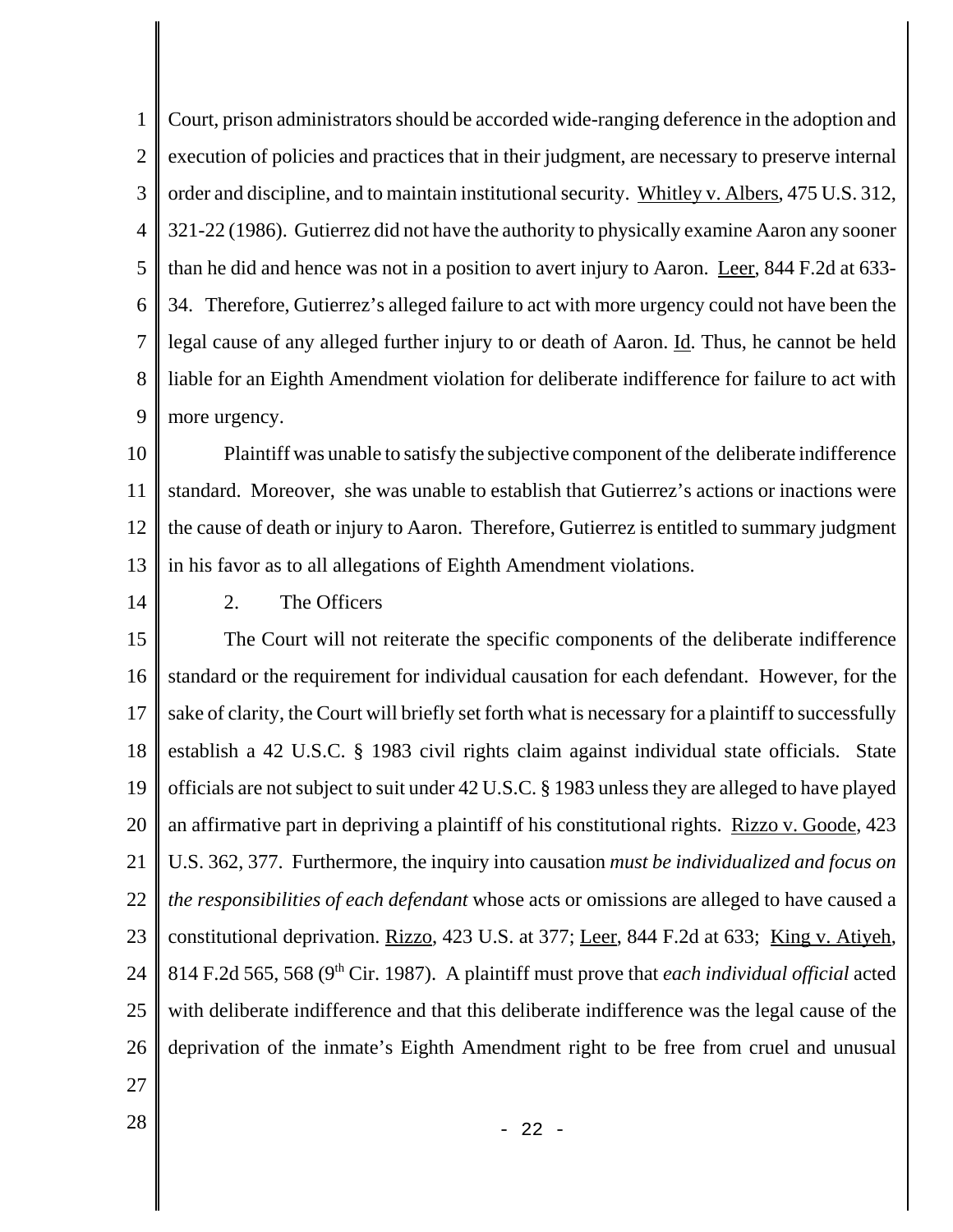1 punishment. Leer, 844 F.2d at 634.<sup>29</sup>

2 3 4 5 6 7 8 9 10 11 12 13 14 15 16 17 18 19 20 21 In Gibson v. County of Washoe, Nev., the Ninth Circuit agreed that the subjective component of Farmer's deliberate indifference standard could be met if the risk involved was *obvious*, but determined that Gibson's condition was not so obvious that the security officers involved could be found liable. Gibson, 290 F.3d at 1196-97. Inmate Gibson died of a heart attack after struggling with officers who were trying to restrain him. Id. at 1183. Gibson was seriously mentally ill and took medication for manic depressive order. Id. at 1180. His widow alleged that the officers were deliberately indifferent to her husband's mental state. Id. Despite evidence of extreme mood swings and dramatic shifts from compliance and combatance, the Ninth Circuit found that the security officers did not have *actual knowledge* of the prisoner's specific mental condition and that with no training regarding the diagnosis and treatment of mental illness, a jury could not find that the prisoner was so obviously mentally ill that the officers could be held liable under the deliberate indifference standard. Id. at 1197. In the instant case, like in Gibson, the Defendants *are not trained regarding the mental health, diagnoses, medications, treatment plans, or the specific mental illness of the prisoners*. Accordingly, a jury could not find that the officers could *know* that Aaron was *so obviously mentally ill* that he would commit suicide by shoving toilet paper down his throat. Therefore, as in **Gibson**, a jury could not find that the officers and sergeants could be held liable under a deliberate indifference standard for violations of the Eighth Amendment. Id. at 1197. Notwithstanding, this Court will take a more individualized approach to come to its decision.

22

## a. Officer Shaw

23 24 25 Plaintiff claims that Shaw violated Aaron's rights under the Eighth Amendment because he was deliberately indifferent to Aaron's medical needs by not recognizing sooner that Aaron was in serious medical distress. It is undisputed that Shaw first observed Aaron

- 26
- 27

28

- 23 -

 $29$  For a more detailed analysis of the deliberate indifference standard, see supra.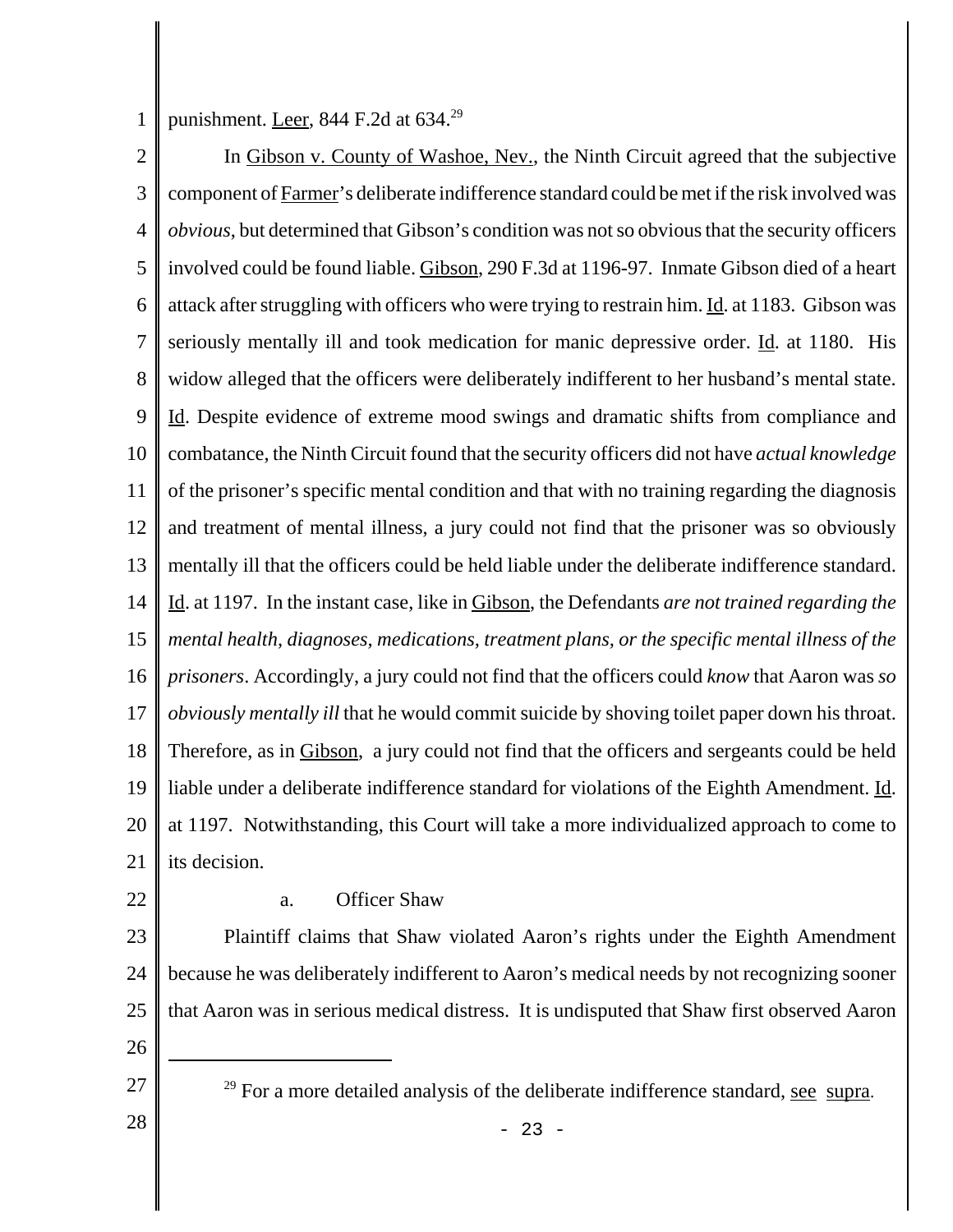1 2 3 4 5 at approximately 0650 hours, at which time he stated unequivocally that *he believed* Aaron was breathing. He did not believe that Aaron was in any medical distress. Based on Shaw's subjective belief, and pursuant to the law set forth in **Farmer** and its progeny, Shaw cannot be held liable for not responding earlier to Aaron. See Farmer, 511 U.S. at 837; Gibson, 290 F.3d at 1196-97.

6 7 8 9 10 11 12 13 14 15 16 17 18 19 20 21 22 Next, Plaintiff argues that Shaw has no "reasonable" explanation as to how he could "fail to be concerned with an inmate naked on the cement floor who is virtually motionless." First, the Court reminds Plaintiff that it is not she who decides whether Shaw's conduct is reasonable. Second, deliberate indifference is not comprised of a reasonableness standard. As previously articulated by this Court, to establish deliberate indifference, Plaintiff must demonstrate that Shaw's "failure to be concerned" was intentional, purposeful, and deliberate, and was the actual and proximate cause of the deprivation of his Eighth Amendment right. In other words, Plaintiff must satisfy the test for deliberate indifference, beginning with the subjective component set forth in Farmer. See Farmer, 511 U.S. at 837. As stated, Shaw believed Aaron was alive and breathing, hence his steadfast belief that Aaron was not in medical distress. Plaintiff has failed to present evidence to establish that Shaw *knew* Aaron was dying and intentionally left him to suffer. To the contrary, the evidence demonstrates the Shaw had no reason to believe that Aaron's conduct on May 12, 2005 was any different to Aaron's conduct any other day he spent lying in the same or similar position in the holding cell.<sup>30</sup> Having established Shaw's subjective belief, the Court could essentially stop its inquiry. However, it will briefly address the issue of causation. Plaintiff has failed to proffer evidence establishing that any *specific action or*

23

- 25 26 27 <sup>30</sup> Even assuming Shaw *should have known* there was something particularly different about Aaron that day, the law dictates that he cannot be held liable for an Eighth Amendment violation. Gibson, 290 F.3d 1187-88. As unfortunate as the circumstances are, and the Court acknowledges that this is an extremely sad situation for Patterson, the Court is bound by the standards set forth by the Supreme Court and the Ninth Circuit.
- 28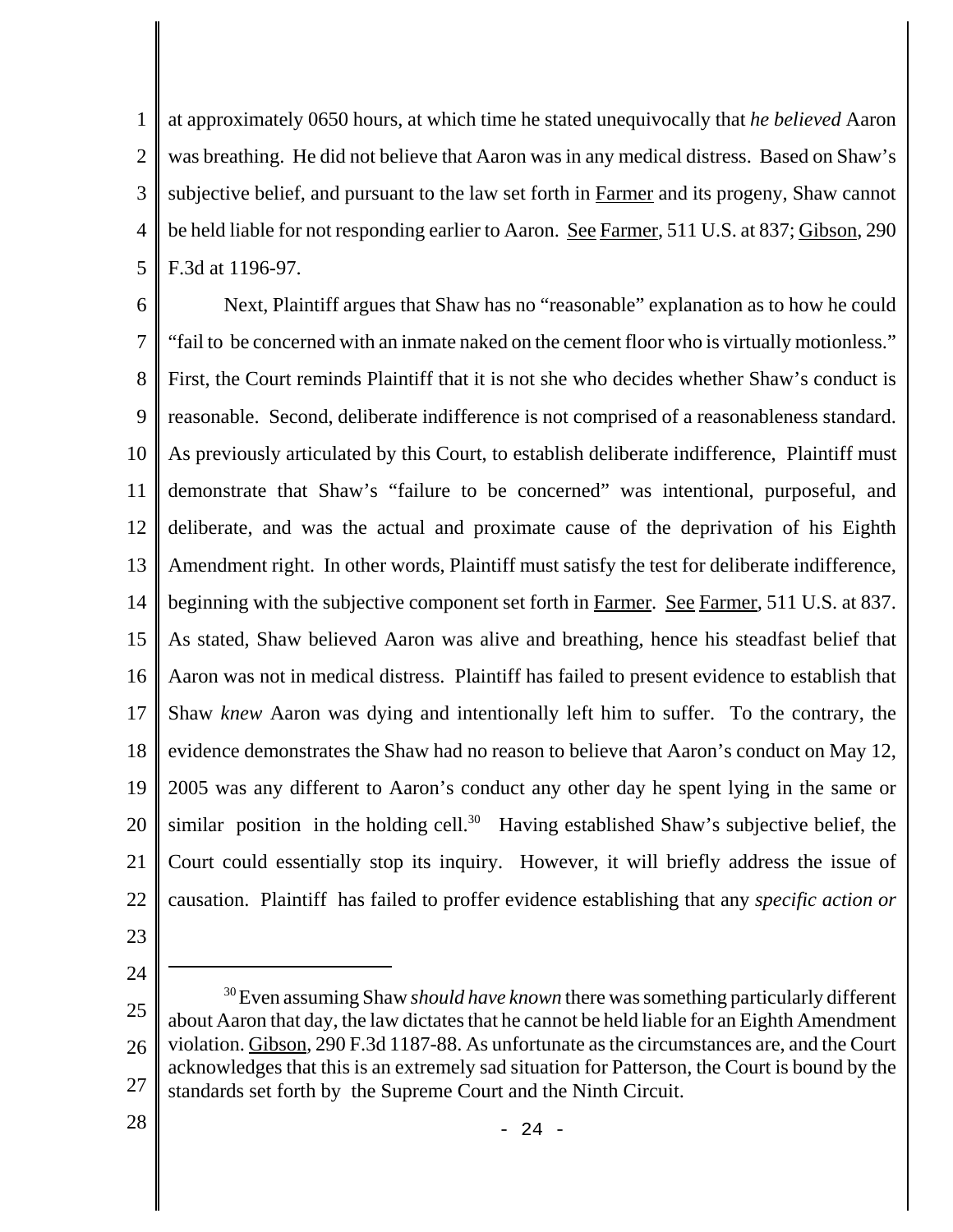1 2 *inaction* on the part of Shaw observing Aaron lying naked on the floor of the holding cell *caused* the death of Aaron. Leer, 844 F.2d at 633.

3 4 5 6 7 8 9 10 11 12 13 14 15 16 17 18 19 20 Plaintiff's next allegation against Shaw is that immediately upon realizing that Aaron was not responding to him, Shaw should have initiated an IMS. She contends that such a delay in medical treatment amounted to deliberate indifference in violation of his Eighth Amendment rights. Prison officials are deliberately indifferent to a prisoner's serious medical needs when they delay or intentionally interfere with medical treatment and such delay caused substantial harm. Wood, 900 F.2d at1334-35 (citing Hutchinson v. United States, 838 F.2d 390, 394 (9th Cir.1988)). Here, Plaintiff has not provided evidence establishing that Shaw, as an individual, denied, delayed, or intentionally interfered with medical treatment for Aaron. The assertion that the IMS should have been initiated earlier is an argument that is essentially directed at the ADC's policies. It appears that it is Plaintiff's position that the ADC policies in effect at the relevant times were insufficient. However, Plaintiff's specific claim is against Shaw, not against the ADC.<sup>31</sup> The premise of her argument is that Shaw should not have retrieved the water cannon or tried to elicit a response from Aaron in any manner. Without any evidentiary support, she concludes that Shaw should have immediately initiated an IMS. After a review of the record, there is no deposition testimony by anyone at the scene stating that they believed Aaron was in medical distress. No one observed Aaron attempt to place or actually place anything in his mouth. There were no signs that he had been choking or struggling for breath.<sup>32</sup> It is undisputed that Shaw first became aware of

- 27 <sup>32</sup> It seems evident that based on Plaintiff's argument, she summarily concludes that an IMS should be initiated whenever an inmate is nonresponsive. This is not an issue
- 28

<sup>22</sup> 23 24 25 26  $31$  Similarly, Patterson concludes that shooting water at Aaron was done for security purposes as opposed to addressing Aaron's "serious medical needs." Testimony establishes that none of the Defendants believed that Aaron had any serious medical needs. Furthermore, the officers' attempt at trying to elicit a response via calling out Aaron's name, knocking on the door, and spraying the water cannon prior to suiting up and performing a cell extraction is ADC protocol. Therefore, this is an issue that Plaintiff has with the ADC, not with the individual Defendants.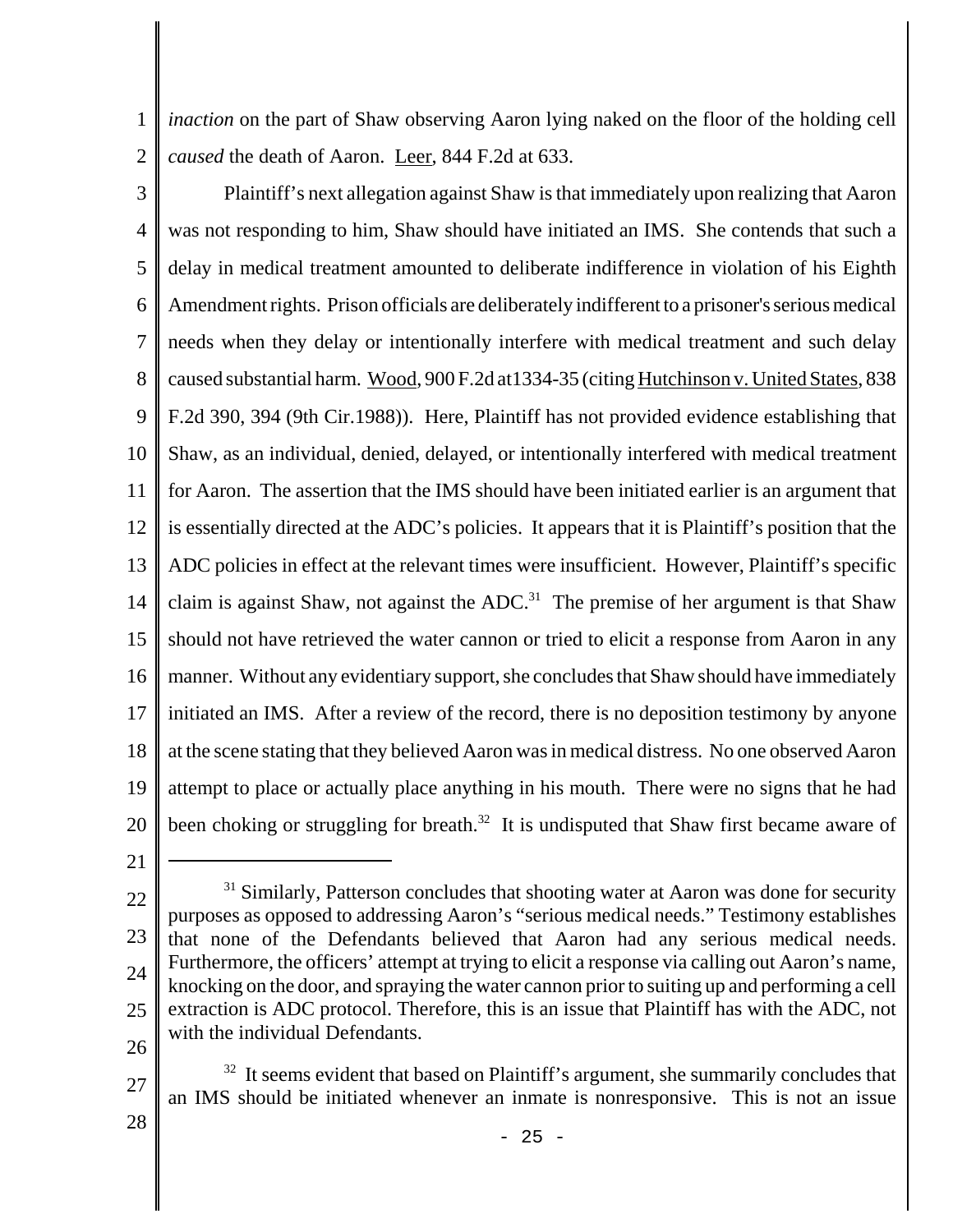1 2 3 4 5 Aaron's nonresponsiveness when Grassman stopped at the holding cell at approximately 0810 hours. Furthermore, Grassman testified that as soon as Shaw (and Lechuga) were alerted by him, both officers immediately "opened the food trap, and they both got down and looked in, and yeah, *they were right on it.*" He further stated that they opened the food trap "faster than within a half a minute."

6 7 8 9 10 11 12 13 Based on the aforementioned, the Court finds that Patterson has failed to present evidence establishing that Shaw's individual actions or inactions "den[ied], delay[ed], or intentionally interfere[d] with [Aaron's] medical treatment." Hallett, 296 F.3d at 744 (citation omitted); Wood, 900 F.2d 1334. Moreover, critical to the outcome of Patterson's allegation that Shaw "delayed medical treatment for her son" by not initiating an earlier IMS is Deputy Warden's order prohibiting Aaron's extraction from the holding cell until he arrived on the scene. Regardless of when an IMS was called, the extraction would not have occurred until the arrival of the Deputy Warden.

14 15 16 17 18 19 20 21 22 23 24 Possibly most significant regarding initiating an earlier IMS is the following, which applies to *all Defendants*. The medical examiner's findings established that the ADC medical staff would not have been equipped to extract the occlusion from Aaron's airway despite an earlier extraction from his holding cell. Based on this evidence, none of the medical staff nor security staff could have done anything to prevent further injury or harm to Aaron. Thus, *none of the Defendants* were in a position to take steps to avert additional harm, yet failed to do so intentionally or with deliberate indifference. Leer, 844 F.2d at 633-34 (internal citations omitted). Accordingly, Plaintiff's assertions that Shaw's failure to initiate an IMS *caused* Aaron's death or additional injury to Aaron must fail as a matter of law. Id. Thus, Shaw cannot be held liable for an Eighth Amendment violation for deliberate indifference for failing to initiate an IMS.

25

<sup>26</sup> 27 currently before the Court. Furthermore, it is not a claim to be alleged against the individual Defendants, rather, this pertains to her underlying issues with the ADC policies as they relate to the IMS process.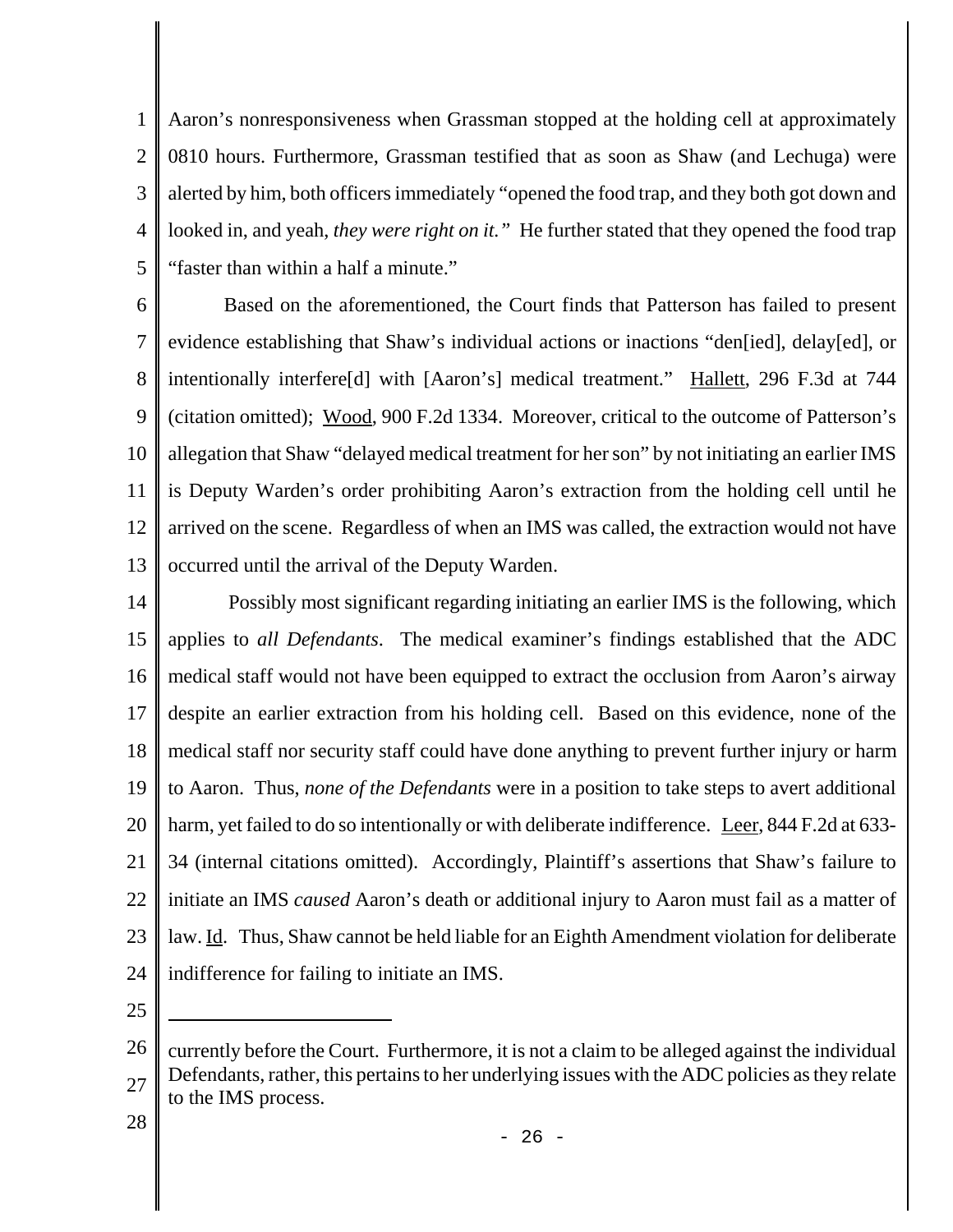## b. Officer Lechuga

2 3 4 5 6 7 8 Plaintiff's claims against Lechuga are strikingly similar and often overlap with her claims against Shaw. Plaintiff argues that Lechuga also violated Aaron's Eighth Amendment rights by denying Aaron more timely medical care. It is undisputed that Lechuga believed that Aaron was not in medical distress during the time that he and Shaw were attempting to elicit a response from Aaron. Such undisputed testimony clearly establishes Lechuga's state of mind, a necessary component of the deliberate indifference standard. Farmer, 511 U.S. at 837.

9 10 11 12 13 14 15 16 17 18 19 20 21 22 23 Plaintiff further argues that Lechuga *should have known* that something was wrong with Aaron because he (and Shaw) spent a lot of time with the inmates. Based on the clear legal authority set forth above, the Court could summarily dismiss this argument, as it was directed at both Shaw and Lechuga, without an individualized focus. Instead, the Court will dispose of the argument on its merits. One can deduce from the cell-front logs that Lechuga was in fact quite familiar with Aaron's propensity to lie down quietly in the holding cellparticularly in the position in which he was found. He was also familiar with Aaron's prior inclination to sleep through the day until dinner. All of this, however, supports the finding that Lechuga's action or inaction did not amount to deliberate indifference to Aaron's medical health. As established, the deliberate indifference standard is not comprised of a "should have known" component. See supra. The Court recognizes the sensitive nature of the pending issues, however, it is bound by the standard of the law, and deliberate indifference requires that the defendant *knew of* and intentionally disregarded the excessive risk to the inmate's health and safety. See Farmer, 511 U.S. at 837; See also Gibson, 290 F.3d at1187-88.

- 24 25 26 27 Another argument set forth by Plaintiff is that Lechuga, like the other officers, should have initiated an IMS as soon as he knew that Aaron was unresponsive. Without being
- 28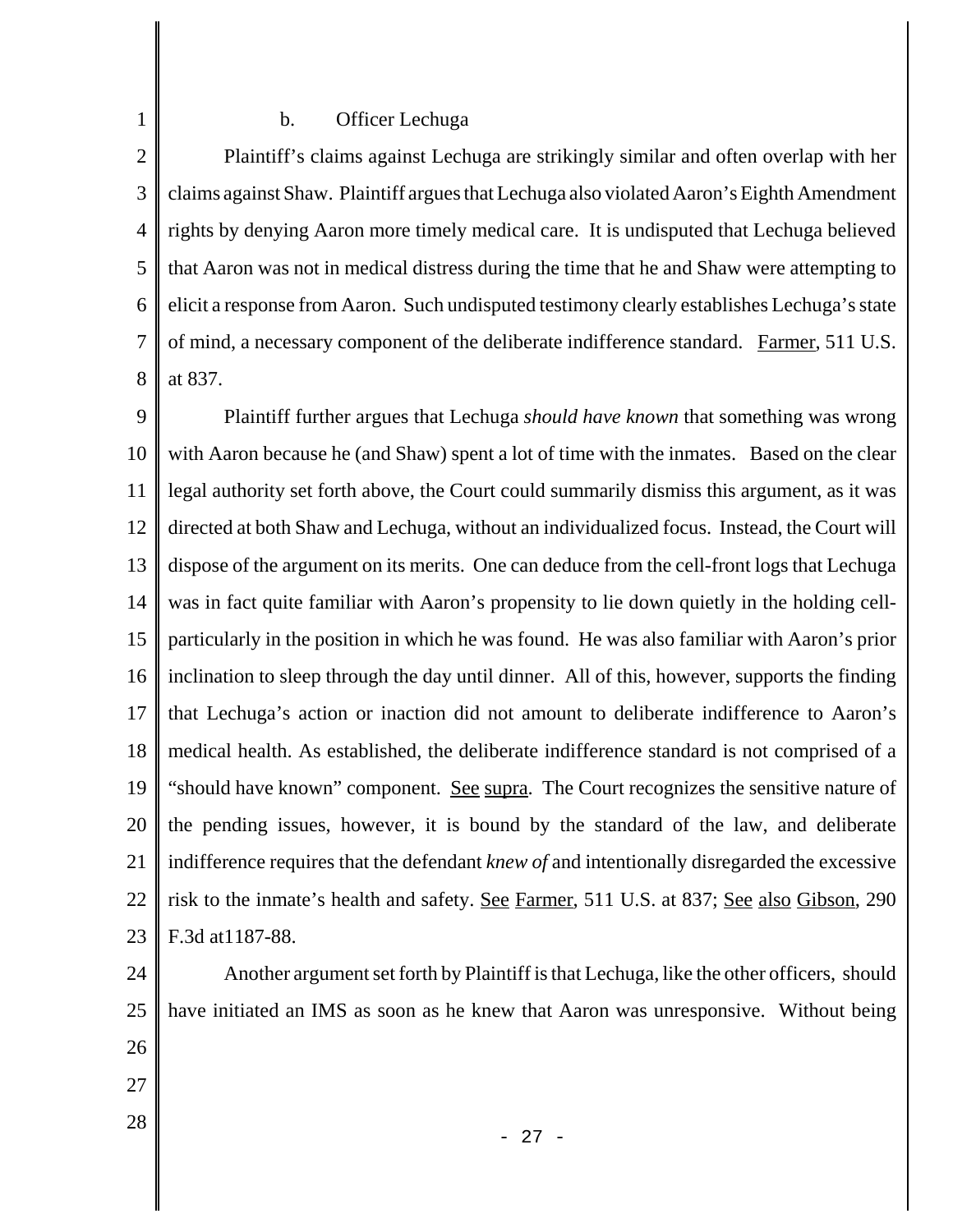1 2 3 4 5 6 7 8 9 10 11 12 redundant, the Court will briefly address this issue.<sup>33</sup> By the time that it was established that Aaron was unresponsive, there were several officers and sergeants on the scene. Thus, as a correctional officer surrounded by superior officers, Lechuga would not have initiated an IMS in lieu of a higher ranking officer initiating the IMS. Furthermore, there are ADC policies in place to ensure that initiating an IMS is appropriate, including, but not limited to, first calling out to an inmate, banging on the cell door, throwing water into the cell, and spraying a water cannon into the cell. Such attempts at eliciting a response are not arbitrary at the ADC. Specifically with regard to Lechuga, he made constant attempts at eliciting a response from Aaron beginning from the time he was aware that Aaron was not responding to Grassman. See Supra. However, Lechuga was not in a position to take steps to avoid injury to Aaron. Lechuga was not permitted to enter Aaron's cell until the arrival of Deputy Warden Tucker. Therefore, an earlier IMS would have proven futile.

13 14 15 16 17 18 19 20 21 22 23 Finally, Plaintiff makes a sweeping conclusion, with no evidence to support it, that Lechuga (as well as others) knew that Aaron was unresponsive, had no weapon, and that immediate extraction was necessary. Again, this could be summarily disposed of because of the lack of individualized focus as to each individual defendant. Leer, 844 F.2d at 633-34. Patterson maintains that such inaction amounted to deliberate indifference. The record establishes the contrary. Aaron had a history of aggressive behavior, had a disciplinary history of assaults against security staff, and had been found with a homemade weapon on a previous occasion. Furthermore, "[s]weeping conclusory allegations will not suffice to prevent summary judgment. The prisoner must set forth specific facts as to each individual defendant's deliberate indifference." Leer, 844 F.2d at 633-34. Plaintiff has failed to demonstrate that Lechuga knew that an immediate extraction was necessary and intentionally

<sup>25</sup> 26 27 <sup>33</sup> The Court is mindful that it has previously found that none of the Defendants are liable for deliberate indifference for failing to initiate an earlier IMS based upon the medical examiner's finding that the ADC medical staff would not have been equipped to extract the occlusion from Aaron's airway despite an earlier removal of Aaron from his holding cell.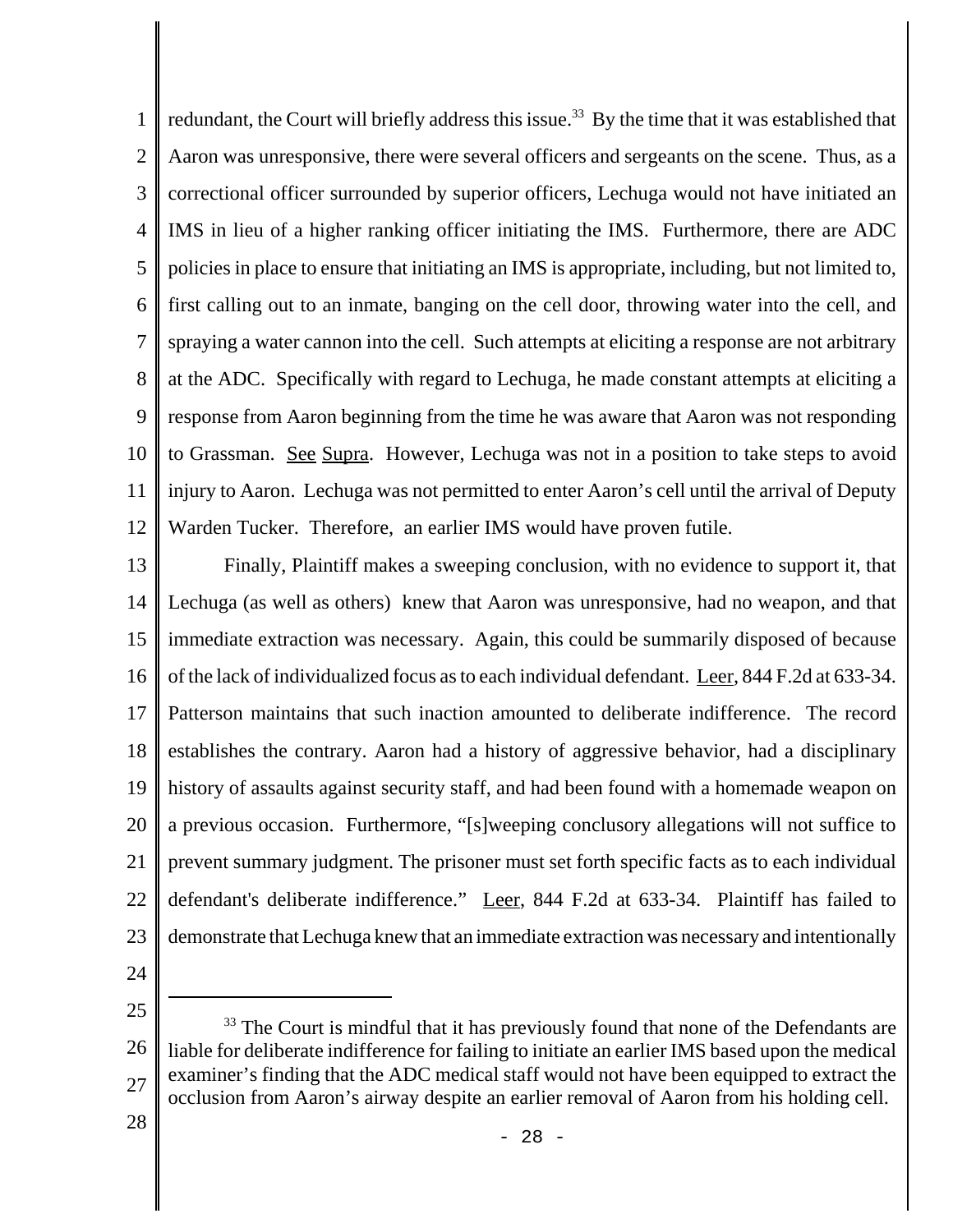1 failed to act there upon.

- 2 3 4 5 6 7 8 9 10 11 12 13 14 15 16 17 c. Sergeant McClaine Plaintiff claims that Defendant McClaine also violated Aaron's rights under the Eighth Amendment by denying him timely medical care by virtue of not initiating an earlier IMS.<sup>34</sup> Upon arriving on the scene, Sergeant McClaine noticed Officers Shaw and Lechuga attempting to get a response from Aaron. Sergeant McClaine called out Aaron's name, banged on the cell, and directed Lechuga to spray Aaron with a water cannon. This was all part of a routine course of action meant to achieve an intended result from a nonresponsive inmate. After not receiving a response to any of their attempts, Sergeant McClaine initiated an IMS. The IMS video clearly shows Sergeant McClaine reporting to the camera that Aaron was breathing.<sup>35</sup> During his deposition, Sergeant McClaine testified that upon observing Aaron in the holding cell, he *believed* that Aaron was breathing. Plaintiff has failed to proffer evidence to the contrary. Therefore she is unable to satisfy her burden set forth by the Supreme Court and the Ninth Circuit. Farmer, 511 U.S. at 837; Gibson, 290 F.3d at 1187-88. Accordingly, based on Sergeant McClaine's subjective belief, he cannot be held liable under the Eighth Amendment for deliberate indifference for failure to provide timely medical care by failing to initiate an earlier IMS.
- 18 19 20 21 22 23 Plaintiff's next point of contention is that as incident commander, Sergeant McClaine should have recognized the medical emergency and disregarded Deputy Warden Tucker's order prohibiting the cell extraction until his arrival. In particular, she argues that Sergeant McClaine *knew or should have known* that pursuant to General Order No. A08-100-10 regarding suicide prevention in SMU I, he had the ability to override the Deputy Warden in certain situations. General Order No. A08-100-10 states in pertinent part, "…*when obvious*
- 24

25

<sup>&</sup>lt;sup>34</sup> See FN 33.

<sup>26</sup> 27 <sup>35</sup> Whether his statement was accurate is irrelevant under the deliberate indifference standard, as it is based on his subjective belief that Aaron was breathing at the time. Farmer, 511 U.S. at 837.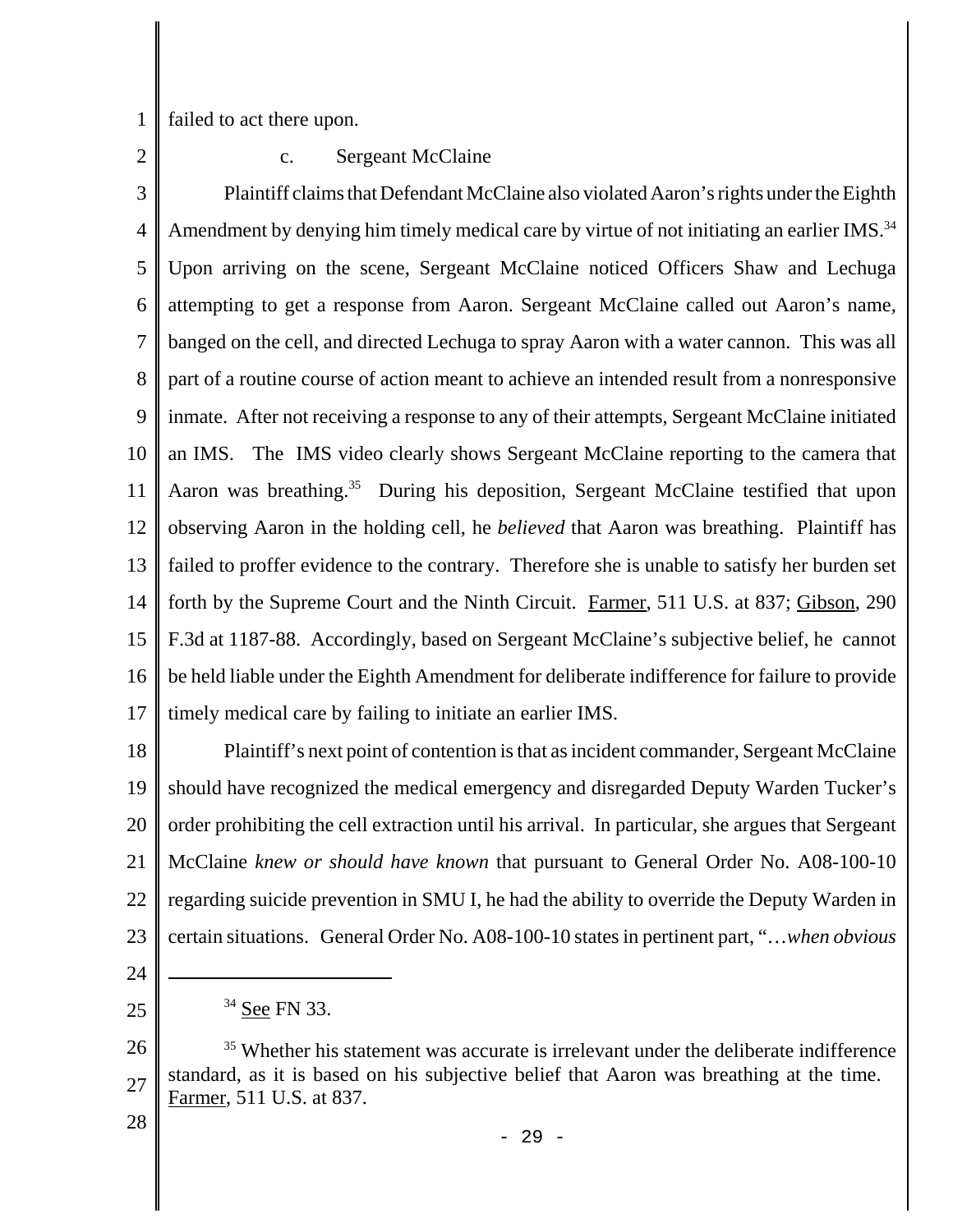1 2 3 4 5 6 7 8 9 10 11 12 13 14 *signs of suicide paraphernalia are present in conjunction with an unresponsive inmate*, staff must immediately change tactics..." Significantly, the Court notes that Plaintiff has failed to articulate any "obvious signs of suicide paraphernalia." To the contrary, no one knew that Aaron was provided with the toilet paper he had used to commit suicide. He had no clothing, sheets, toilet paper, or any other "paraphernalia" near or around him that could be used to alert any of the officers of such a situation. The Court finds that Sergeant McClaine would have had no reason to override an order from his superior when (1) his subjective belief was that Aaron was not in serious medical distress; (2) the circumstances did not fit within the parameters of those enumerated in the General Order; and (3) as testified to, Sergeant McClaine believed that based upon Deputy Warden Tucker's order, the Warden had more information regarding Aaron than the information to which he was privy. Based upon the foregoing, Plaintiff has failed to establish that Sergeant McClaine's decision not to override Deputy Warden's order and his action or inaction as incident commander caused further injury to or the death of Aaron. Leer, 844 F.2d at 633.

15

### d. Sergeant Carlson

16 17 18 19 20 21 22 23 24 25 26 27 Plaintiff's arguments against Sergeant Carlson were primarily a melange of arguments asserted against the "officers" in general. However, there is an exception. Plaintiff specifically argues that "it strains belief that an individual could have such shallow breathing that Carlson imagined it without 'any obvious signs [of] medical distress.'" As previously articulated, such conclusory statements are without merit. Leer, 844 F.2d at 633-34. (Conclusory allegations are not sufficient to prevent summary judgment. A prisoner must set forth specific facts as to each individual defendant's deliberate indifference.) Id. As established, Sergeant Carlson and other officers all testified that they believed that Aaron was alive and breathing when they observed him in the holding cell. They did not believe that there was an emergency situation or that Aaron was in medical distress. Plaintiff has proffered no evidence to contradict their testimony nor has she alleged any specific conduct on the part of Sergeant Carlson amounting to deliberate indifference. Plaintiff has further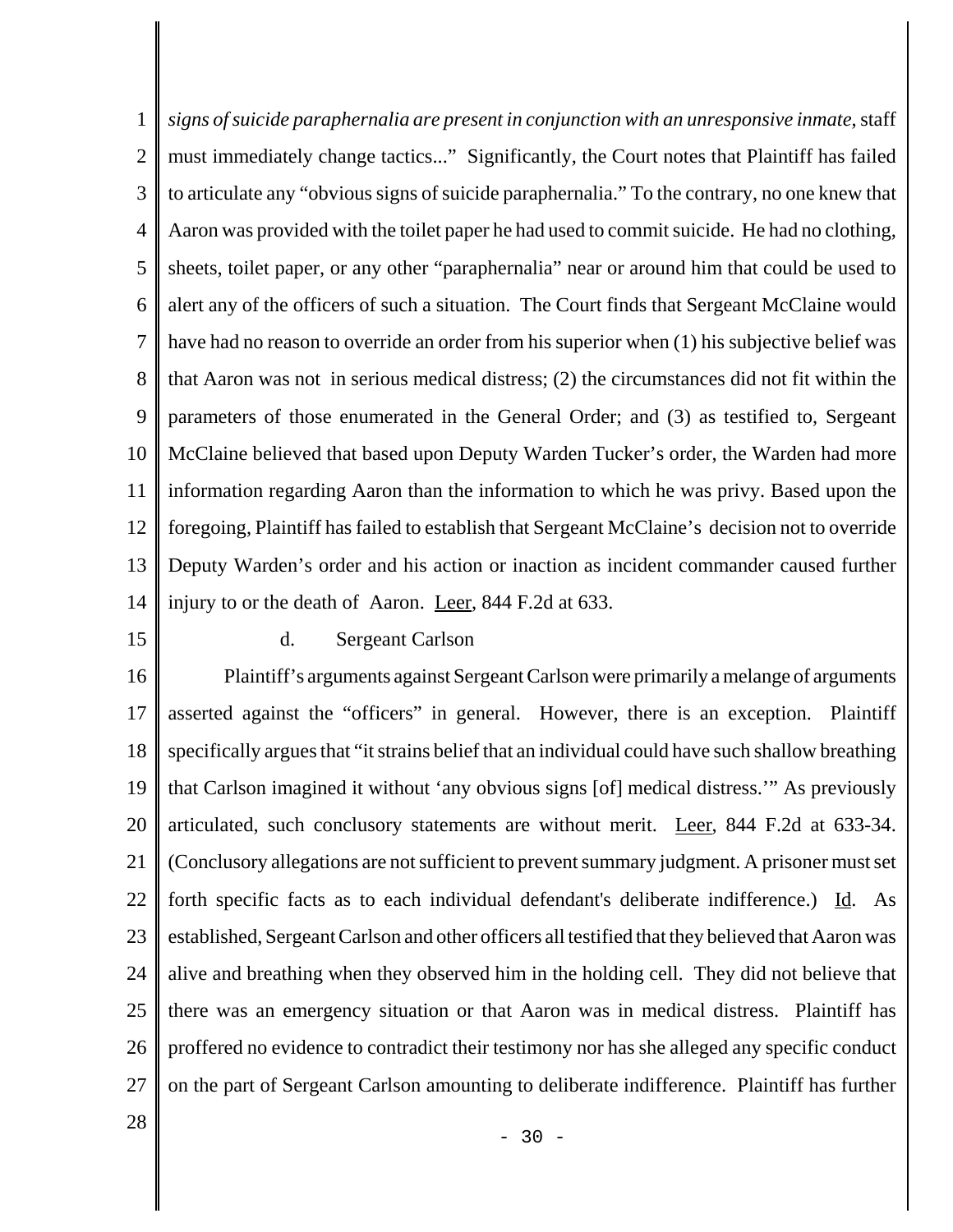1 2 failed to establish that Sergeant Carlson's actions or inaction were the cause of injury to or the death of Aaron.

3 B. Aaron Patterson's Fourteenth Amendment Claim

4 5 6 7 8 9 10 11 12 13 14 15 16 In her Complaint, Plaintiff claims that "[a]s a direct result of Defendants' deliberate and unconstitutional conduct, Aaron Patterson died." Specifically regarding her Fourteenth Amendment claim on behalf of Aaron, Plaintiff contends only that "Defendants' conduct, including that of literally standing and watching Aaron die, 'shocks the conscience' and as such, violates substantive due process." The Court has determined that the conduct of the officials did not reach the level of deliberate indifference. Pursuant to the Ninth Circuit, the "deliberate difference" standard is a subset of the "shocks the conscience" standard. Porter v. Osborn, 546 F.3d 1131, 1137 (2008). Furthermore, the Supreme Court has expressly stated that only official conduct that "shocks the conscience" is cognizable as a due process violation. Lewis, 523 U.S. at 846, 118 S.Ct. 1708 (citing Rochin v. California, 342 U.S. 165, 172-73, 72 S.Ct. 205, 96 L.Ed. 183 (1952)). Having found that Plaintiff has failed to establish that any of the individual Defendants' conduct amounted to deliberate indifference, a 'shocks the conscience' claim against any of them must fail as a matter of law.

17 18 19 20 21 22 23 24 25 26 27 The Court acknowledges that the instant circumstances are well beyond the realm of unfortunate. It is without any question, far beyond the normal course of nature for a parent to cope with her own child's death. However, it is both the role and the duty of this Court to base it's decisions strictly on the law. In the instant matter, none of the Defendants had the requisite state of mind to satisfy the subjective component of the deliberate indifference standard set forth by the United Stated Supreme Court and the Ninth Circuit Court of Appeals. Furthermore, Plaintiff was unable to satisfy the Ninth Circuit's causation requirement for any and all individual defendants in 42 U.S.C. § 1983 civil rights actions. Accordingly, the Defendants are entitled to summary judgment in their favor on all claims alleged under the Eighth Amendment on behalf of Aaron and Plaintiff and all claims alleged under the Fourteenth Amendment on behalf of Aaron.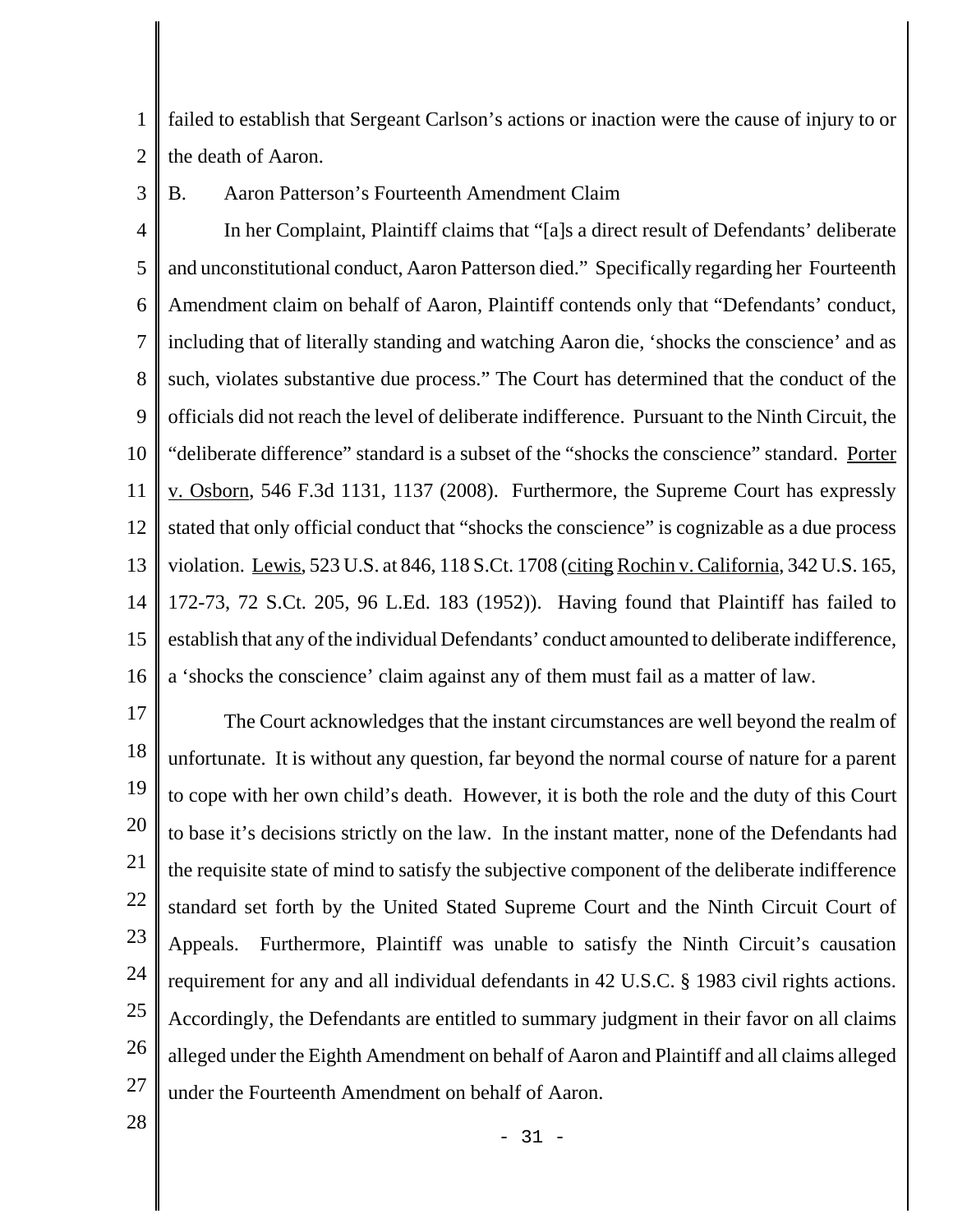1 C. Barbara Patterson's Fourteenth Amendment Claim

| $\overline{2}$    | Patterson alleges that the conduct of the Defendants "violated (her) rights under the                                                                                                                                                                                                                                                                                                               |
|-------------------|-----------------------------------------------------------------------------------------------------------------------------------------------------------------------------------------------------------------------------------------------------------------------------------------------------------------------------------------------------------------------------------------------------|
| 3                 | Fourteenth Amendment to a continued familial relationship" with Aaron. Defendants argue                                                                                                                                                                                                                                                                                                             |
| $\overline{4}$    | that Patterson's claim should be dismissed because relief for a claim such as this "should be                                                                                                                                                                                                                                                                                                       |
| 5                 | limited to situations in which the child involved is a minor." Plaintiff's response, in its                                                                                                                                                                                                                                                                                                         |
| 6                 | entirety, consists of the following <sup>36</sup> :                                                                                                                                                                                                                                                                                                                                                 |
| 7<br>8<br>9<br>10 | Defendants also seek dismissal of Ms. Patterson's personal claim under the<br>14 <sup>th</sup> Amendment. As Defendants have acknowledged, this Court is bound by<br>the Ninth Circuit authority to the contrary. Therefore, Plaintiff will not address<br>the merits of the argument. Should the Court elect to break new legal ground,<br>Plaintiff requests the opportunity to brief the merits. |
| 11                | "It is well established that a parent has a fundamental liberty interest in the                                                                                                                                                                                                                                                                                                                     |
| 12                | companionship and society of his or her child and that the state's interference with that liberty                                                                                                                                                                                                                                                                                                   |
| 13                | interest without due process of law is remediable under 42 U.S.C. § 1983." Lee v. City of                                                                                                                                                                                                                                                                                                           |
| 14                | Los Angeles, 250 F.3d 668, 685 (9th Cir.2001) (citation, alterations, and internal quotation                                                                                                                                                                                                                                                                                                        |
| 15                | marks omitted). However, for the same reasons that Plaintiff's Eighth Amendment deliberate                                                                                                                                                                                                                                                                                                          |
| 16                | indifference claims fail, her due process claims must also fail. "[L]iability for <i>negligently</i>                                                                                                                                                                                                                                                                                                |
| 17                | inflicted harm is categorically beneath the threshold of constitutional due process." County                                                                                                                                                                                                                                                                                                        |
| 18                | of Sacramento v. Lewis, 523 U.S. 833, 849(1998)(citations omitted)(emphasis added);                                                                                                                                                                                                                                                                                                                 |
| 19                | Daniels v. Williams, 474 U.S. 327 (1986)(The Supreme Court ruled that the "Due Process                                                                                                                                                                                                                                                                                                              |
| 20                | Clause is simply not implicated by a negligent act of an official causing unintended loss of                                                                                                                                                                                                                                                                                                        |
| 21                | or injury to life, liberty or property." A due process claim requires a showing of more than                                                                                                                                                                                                                                                                                                        |
| 22                | negligence. Toguchi v. Chung, 391 F.3d 1051, 1060 (9th Cir. 2004) (emphasis added). The                                                                                                                                                                                                                                                                                                             |
| 23                |                                                                                                                                                                                                                                                                                                                                                                                                     |
|                   |                                                                                                                                                                                                                                                                                                                                                                                                     |

- 24 25 26 27 <sup>36</sup> Although the Court does not "elect to break new legal ground," the Court does find said response to lack any substance whatsoever. Plaintiff's counsel presumes that this Court is responsible for (1) briefing the issue for Plaintiff, including the relevant law and factual analysis necessary to determine the outcome or (2) deciding the issue without adequate briefing. Such bare allegations and presumptuous expectations do not reach the standard that is acceptable to this Court.
- 28